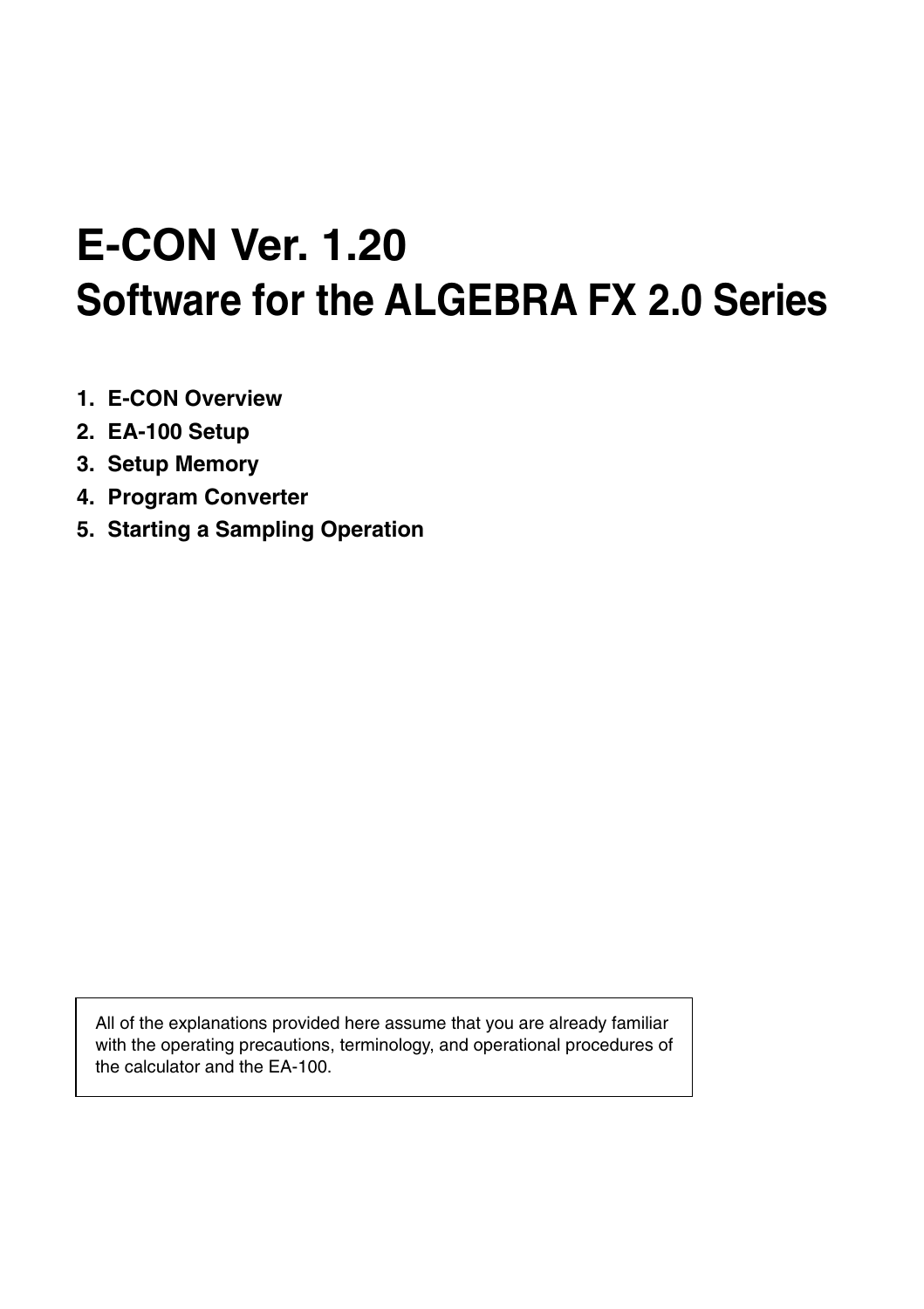

# **1. E-CON Overview**

• From the Main Menu, select E-CON to enter the E-CON Mode.

| <b>IEA-100 Controller</b>                                                                 |
|-------------------------------------------------------------------------------------------|
| F1∶Setur EA-100<br><b>IF2:Setup Memory</b>                                                |
| F3:Program Converter<br> F4:Starts Sampling<br><b>SETUPIMEM PRGMISTART</b><br><b>HELP</b> |

- The E-CON provides the functions listed below for simple and more efficient data sampling using the CASIO EA-100.
	- [F1] (SETUP) ... Displays a screen for setting up the EA-100.
	- F2 (MEM) ....... Displays a screen for saving EA-100 setup data under a file name.
	- [F3] (PRGM) ..... Performs program conversion.
		- This function converts EA-100 setup data created by E-CON to a program.
		- It can also be used to convert data to a program that can be run on a CFX-9850 Series/fx-7400 Series calculator, and to transfer the data to the calculator.
	- [F4] (START) .... Starts data collection.
	- [F6] (HELP) ...... Displays E-CON help.
- Pressing the  $\overline{prm}$  key (Setup Preview) or a cursor key while the E-CON main menu is on the screen displays a preview dialog box that shows the contents of the setup in the current setup memory area.



To close the preview dialog box, press  $\mathbb{F}$ .

#### **About online help**

Pressing the  $[FB]$  (HELP) key displays online help about the E-CON Mode.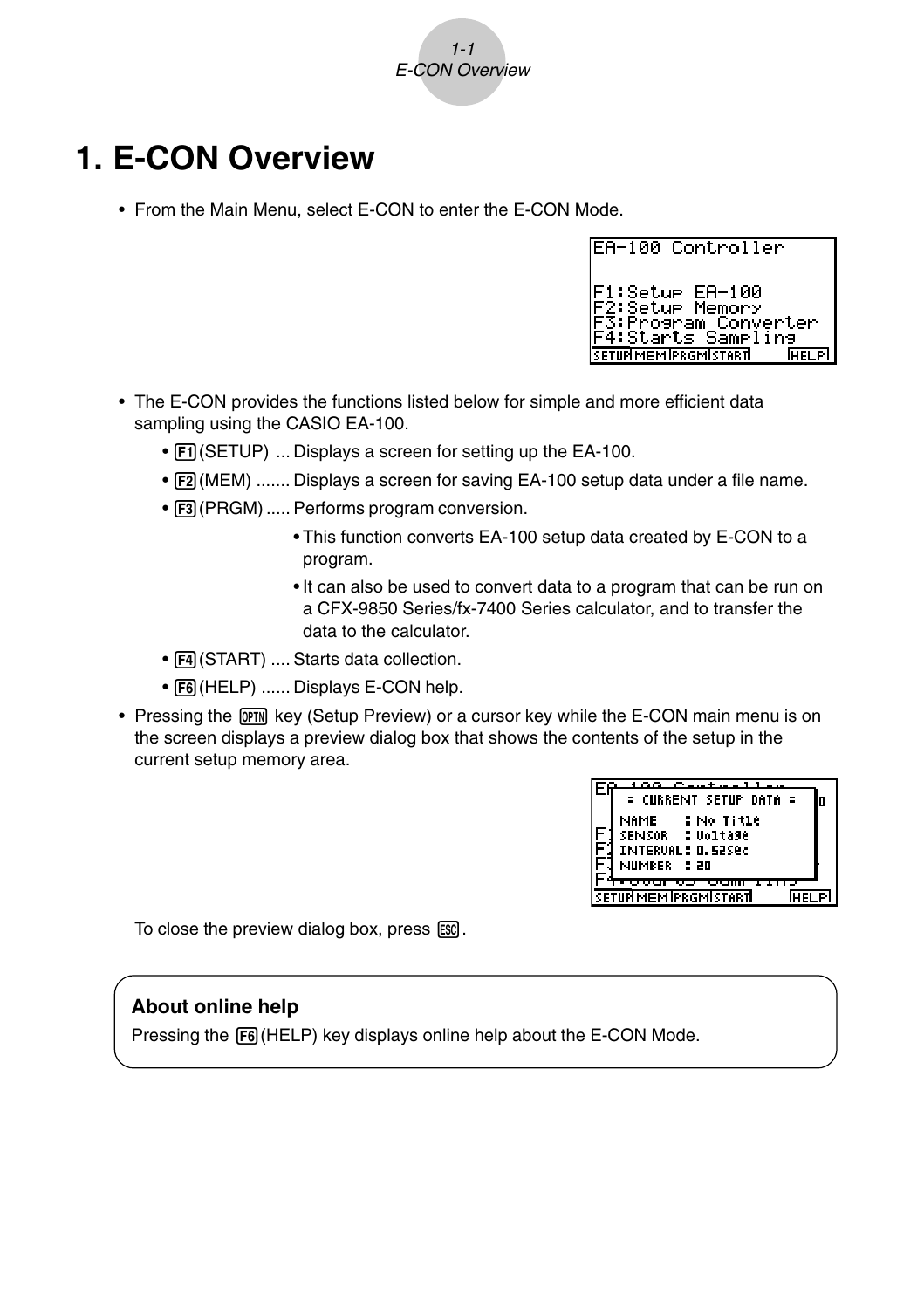

# **2. EA-100 Setup**

You can use the E-CON Mode to set up the EA-100 for sampling and then start sampling immediately or save the setup in calculator memory. You can use either of the following two methods to set up the EA-100.

| Setup Wizard: | With this method, you set up the EA-100 simply by replying to |
|---------------|---------------------------------------------------------------|
|               | questions as they appear.                                     |

Advanced Setup: Advanced setup gives you control over a variety of sampling parameters, which means you can set up the EA-100 for exactly the type of sampling you want.

#### ■ Using Setup Wizard to Create an EA-100 Setup

With Setup Wizard, you set up the EA-100 simply by replying to questions as they appear.

#### **• Setup Wizard parameters**

Setup Wizard lets you make changes to the following three EA-100 basic sampling parameters using an interactive wizard format.

- Sensor (Select Sensor) Specify a CASIO or VERNIER\*1 sensor from a menu of choices.
- Sampling Interval (Sampling Time) When you have Photogate specified as the sensor type, you can specify the sampling timing (Gate Status) and sampling time recording method (Record Time) with this parameter.
- Number of Samples (Number of Samples) You can specify a value from 1 to 255.

Note the following limitations that apply to a setup made using Setup Wizard.

- You can use Setup Wizard only when the EA-100 sampling channel is CH1 or SONIC.
- The trigger for a Setup Wizard setup is always the [EXE] key.
- Sampling results are always stored in List 1 (for the sampling time) and List 2 (for sample values).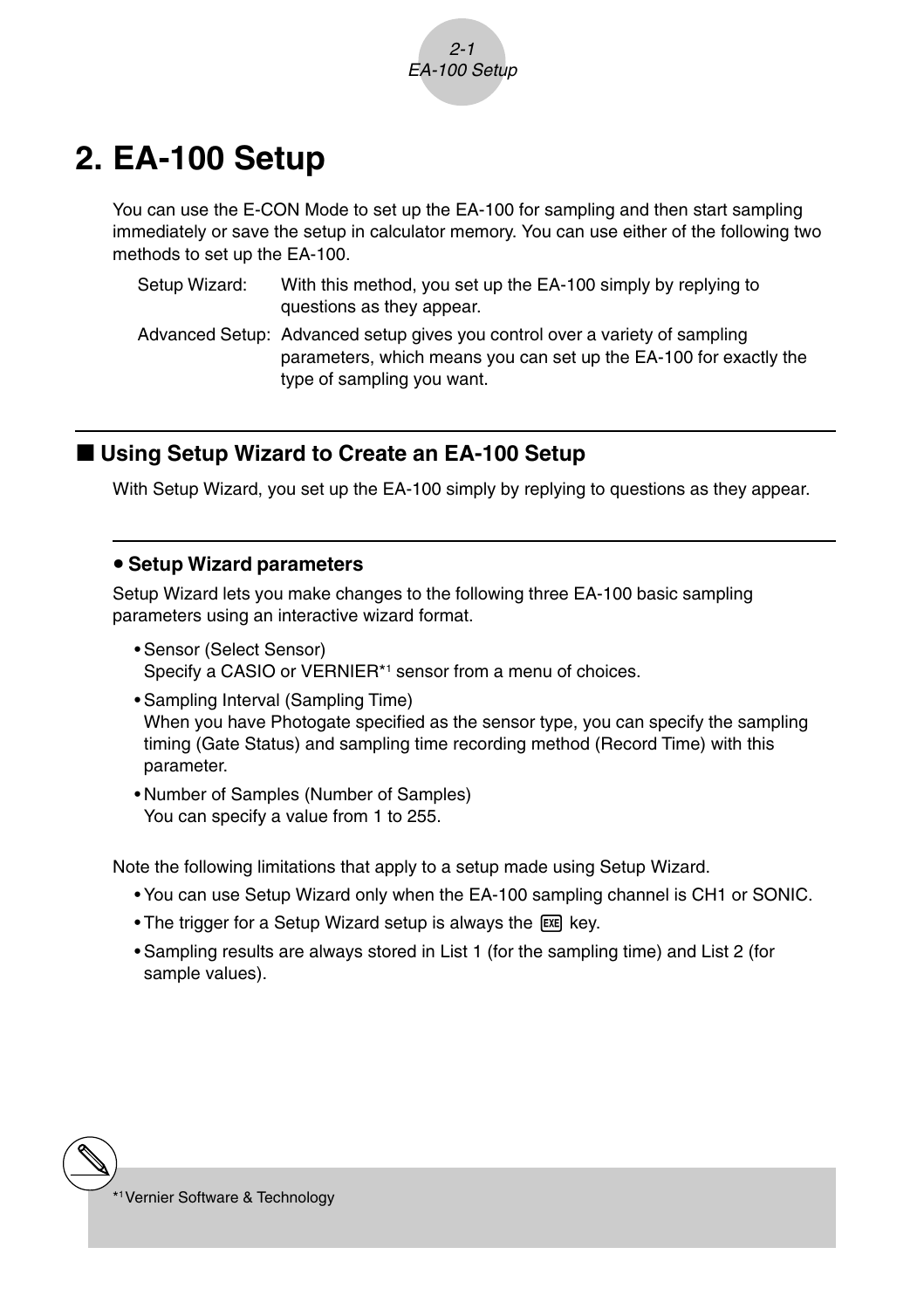

### **• To create an EA-100 setup using Setup Wizard**

#### **Before getting started...**

- Before starting the procedure below, make sure you first decide if you want to start sampling immediately using the setup you create with Setup Wizard, or if you want to store the setup for later sampling.
- See sections 3, 4, and 5 of this manual for information about procedures required to start sampling and to store a setup. We recommend that you read through the entire procedure first, referencing the other sections and pages as noted, before actually trying to perform it.
- To terminate Setup Wizard part way through and cancel the setup, press  $\boxed{\text{sum}}$  (QUIT).
- 1. Display the E-CON main menu.
- 2. Press Fil (SETUP). This displays the "Setup EA-100" sub-menu.
- 3. Press  $\Box$  (Wizard). This displays the Setup Wizard initial screen.

Setur Wizard for BEGINNER Press any key

- 4. Press any key to start Setup Wizard and display the sensor specification screen.
	- Press  $\overline{F1}$  to specify a CASIO sensor, or  $\overline{F2}$  to specify a VERNIER sensor. From the menu of supported sensors that appears, select the one you want.
- 5. The screen that appears after you select a sensor in step 4 depends on whether or not you specified "Photogate" as the sensor.
	- If you did not specify "Photogate," a screen for setting the sampling interval appears after step 4.
		- 1. Use the number keys to input the sampling interval.
			- Inputting a value in the range of 0.52 to 300 enables real-time sampling. Inputting a value outside this range enables non-real-time sampling.
		- 2. Press 图.
	- If you specified "Photogate" as the sensor, a screen for setting the sampling timing appears after step 4.
		- 1. Press either  $\overline{[F1]}$  (Open) or  $\overline{[F2]}$  (Close) to specify the sampling timing. Pressing either key advances to a screen for setting the time recording method.
			- See online help (GATE TRIGGER STATUS HELP) for details about the Open and Close settings.
		- 2. Press  $[F1]$ (Abs) or  $[F2]$ (Rel) to specify the sampling time recording method.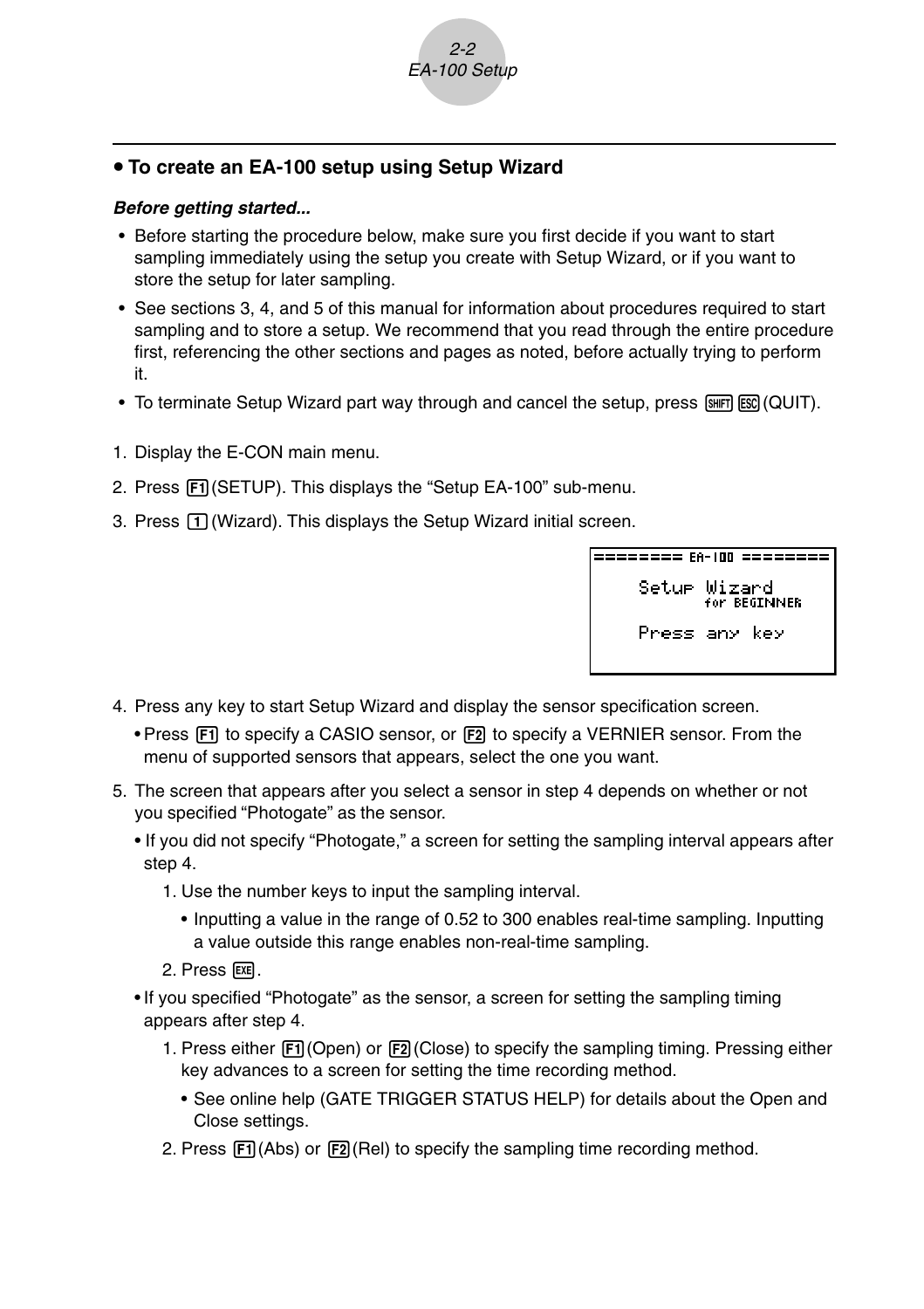6. After you complete step 5, a screen for setting the number of samples appears on the display.

2-3 EA-100 Setup

- Use the number keys to input the number of samples, and then press [EXE].
- 7. After you complete step 6, a screen like the one shown below appears on the display.



- Press one of the function keys described below to specify what you want to do with the setup you have created with the above steps.
	- [F1] (YES) ........ Starts sampling using the setup (page 5-1).
	- $F2(NO)$  .......... Returns to the E-CON main menu (page 1-1).
	- [F3] (SAVE) ...... Saves the setup (page 3-1).
	- [F4] (PRGM) ..... Converts the setup to a program (page 4-1).
- Pressing  $[FA]$  (NO) in step 7 returns to the E-CON main menu and stores the setup in the E-CON Mode's current setup memory area. You can use the following function key operations from the E-CON main menu to manipulate the contents of the current setup memory area.
	- [F2] (MEM) ....... Saves the current setup memory area setup (page 3-1).
	- [F3] (PRGM) ..... Converts the setup in the current setup memory area to a program (page 4-1).
	- $F4$ (START) .... Starts sampling using the setup in the current setup memory area (page 5-1).
- Pressing Fil (SETUP) and then [2] (Advan) displays an Advanced Setup screen for more detailed control over the parameters that make up the setup in the current setup memory area. See "Creating an EA-100 Setup Using Advanced Setup" for more information about changing advanced setup parameters.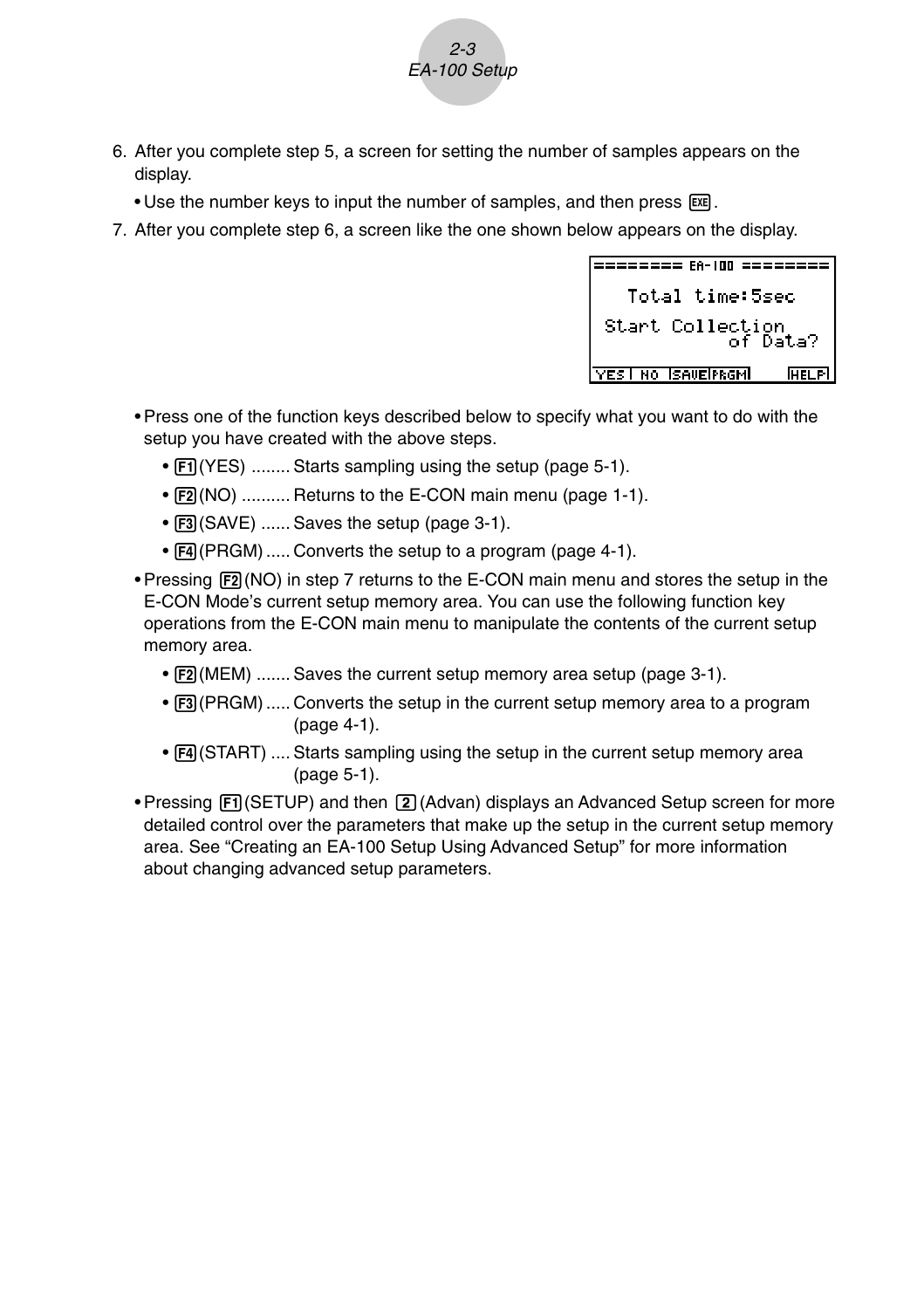

# ■ Creating an EA-100 Setup Using Advanced Setup

Advanced Setup provides you with total control over a number of parameters that you can adjust to create the EA-100 setup that suits your particular needs.

#### **• To create an EA-100 setup using Advanced Setup**

The following procedure describes the general steps for using Advanced Setup. Refer to the pages as noted for more information.

- 1. Display the E-CON main menu.
- 2. Press  $F1$ (SETUP). This displays the "Setup EA-100" sub-menu.
- 3. Press (2) (Advan). This displays the Advanced Setup menu.

| dvanced Set <u>urfor Expert</u> |             |
|---------------------------------|-------------|
| hannel                          |             |
| Sample                          |             |
| `igger                          |             |
| Ortion                          |             |
| Custom Probe                    |             |
| Initialize<br>F61:              |             |
| <b>STARTIMULTIMEMIPRGMI</b>     | <b>HELP</b> |

- 4. If you want to configure a custom probe at this point, press  $[5]$  (Custom Probe). Next, follow the steps under "To configure a custom probe starting from the Advanced Setup menu" on page 2-12.
	- You can also configure a custom probe during the procedure under "To change Channel parameter settings" on page 2-6.
	- Custom probe configurations you have stored in memory can be selected using Channel in step 5, below.
- 5. Use the Advanced Setup function keys described below to set other parameters.
	- [1] (Channel) .... Displays a screen for setting the following parameters: sampling channel, sensor, sensor configuration, and storage location for sample data (page 2-5).
	- [2] (Sample) ..... Displays a screen for setting the following parameters: real-time settings, sampling interval, number of samples, measurement time recording method, and storage location for measurement time records (page 2-7).
	- [3] (Trigger) ...... Displays a screen for setting sampling start (trigger) conditions (page 2-8).
	- (4) (Option) ....... Displays a screen for making View Window settings, real-time settings (channel for real-time sampling), and filter settings (page 2-10).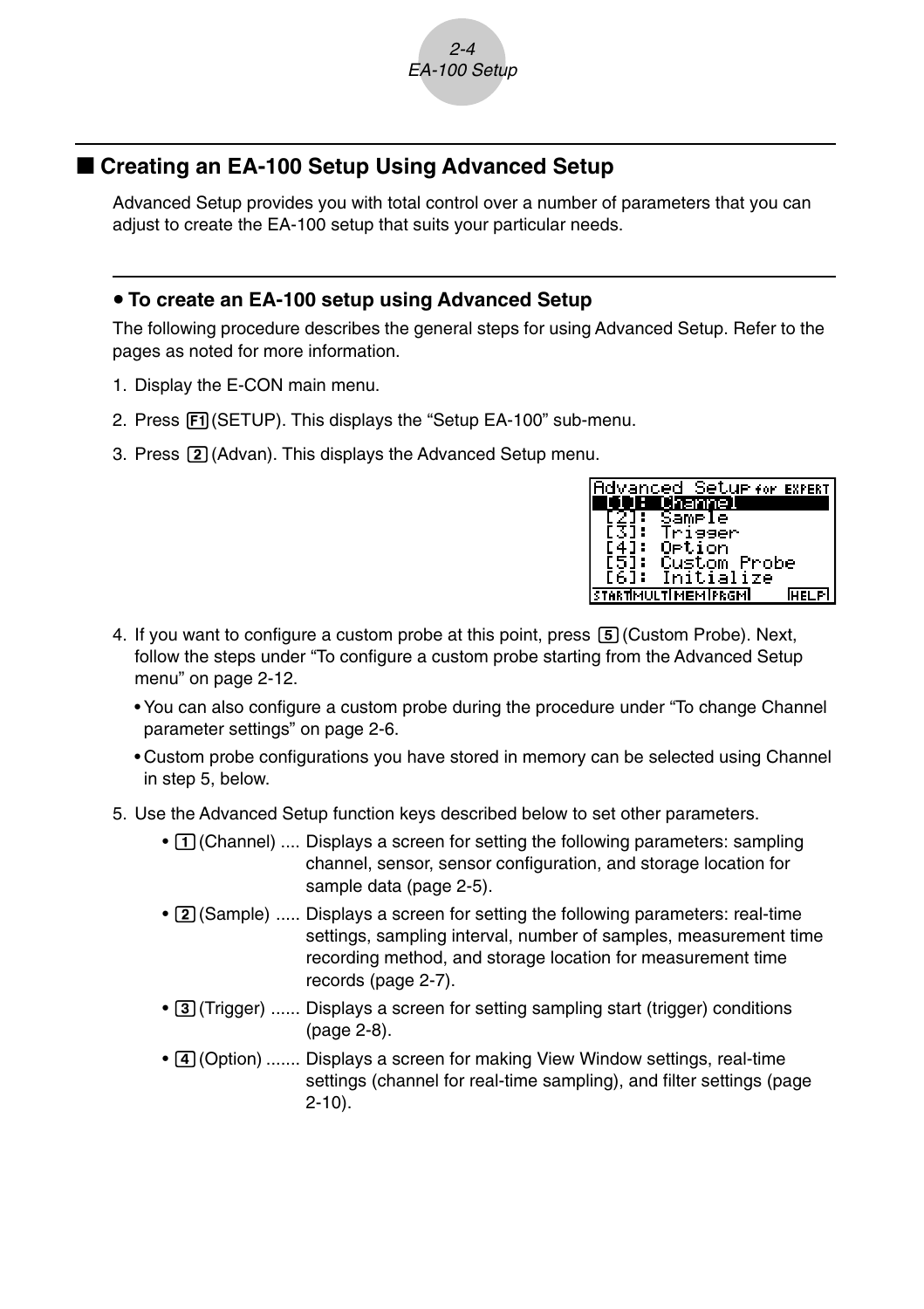• You can return the settings on the above setup screens ( $\pi$ ) through  $\pi$ ) using the procedure described under "To return setup parameters to their initial defaults".

2-5 EA-100 Setup

- 6. After you create a setup, you can use the function key operations described below to start sampling or perform other operations.
	- [F1] (START) .... Starts sampling using the setup (page 5-1).
	- [F2] (MULT) ...... Starts MULTIMETER Mode sampling using the setup (page 2-14).
	- F3 (MEM) ....... Saves the setup (page 3-1).
	- $FA$  (PRGM) ..... Converts the setup to a program (page 4-1).

#### **• To return setup parameters to their initial defaults**

Perform the following procedure when you want to return the parameters of the setup in the current setup memory area to their initial defaults.

1. While the Advanced Setup menu is on the display, press  $\boxed{6}$  (Initialize).



- 2. In response to the confirmation message that appears, press  $\mathbb{R}$  to initialize the setup.
	- To clear the confirmation message without initializing the setup, press [SSC].

#### **• Advanced setup parameters**

This section provides detailed information about the parameters you can change in step 5 of the procedure under "To create an EA-100 setup using Advanced Setup" on page 2-4.

#### **Channel**

Selecting this parameter displays a screen where you can specify the EA-100 channel to be used for sampling, the type of sensor used for each channel, and the storage location for saving sample data.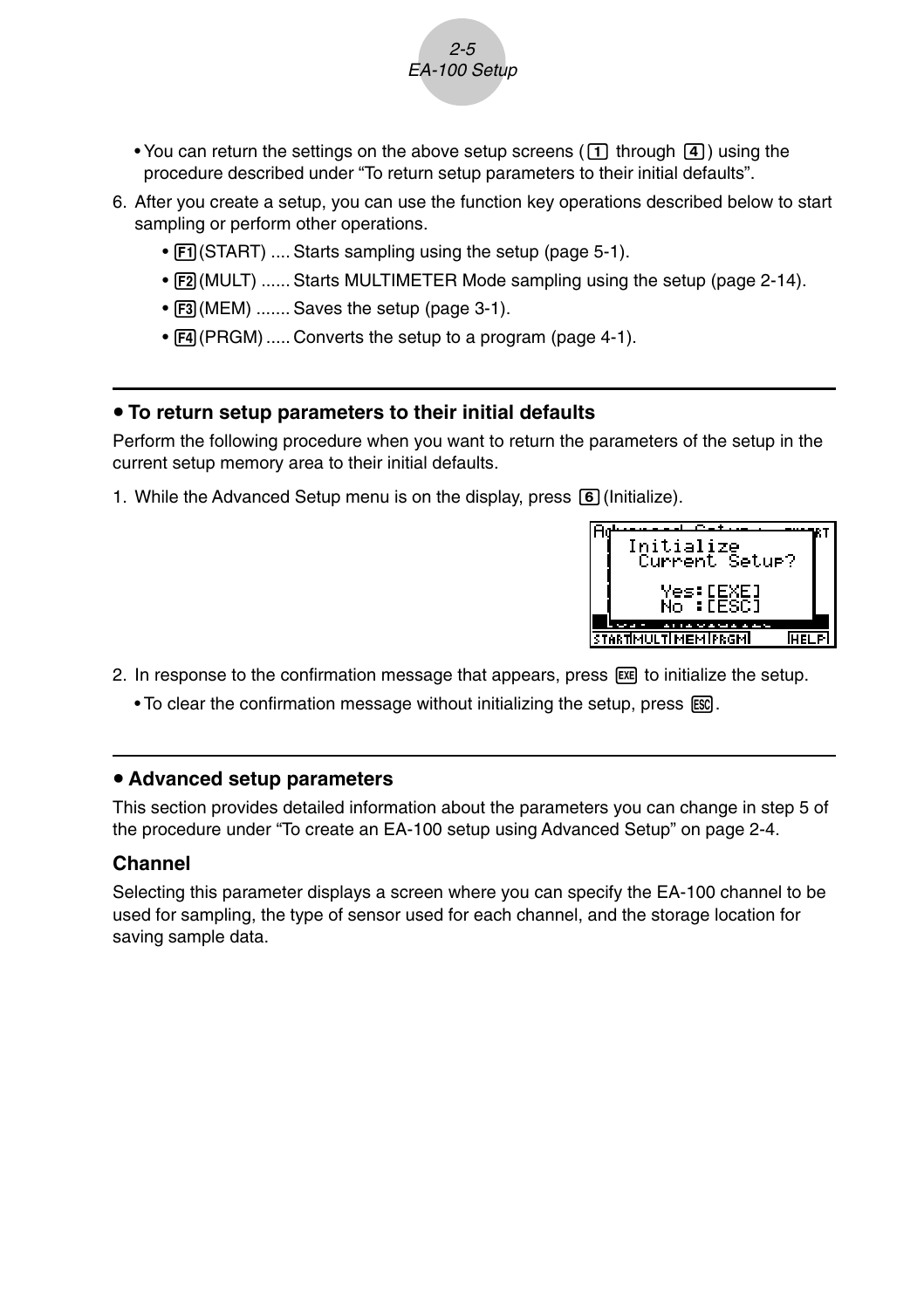

#### **• To change Channel parameter settings**

- 1. While the Advanced Setup menu is on the display, press  $\Box$  (Channel).
	- This displays the Channel parameter setting screen.

| Selected item $-$                 | hannel<br>Sensor<br>lStore Data :List 2 | :Voltage<br>:-10∾10 |        |
|-----------------------------------|-----------------------------------------|---------------------|--------|
| Current setting of selected item- | +сн1  сн 2  сн 3  sonic                 |                     | IHEI P |

- 2. Use the function key operations described below to change Channel parameter settings.
	- (1) Selected Channel
		- [F1] (CH1) ........ Channel 1
		- F2 (CH2) ........ Channel 2
		- F3 (CH3) ........ Channel 3
		- F4 (SONIC) .... Sonic channel
	- (2) Selected Sensor (Sensor)
		- FI(CASIO) .... CASIO sensor
		- F2 (VERN) ..... VERNIER sensor
		- [F3] (CSTM) ..... Custom probe
		- F4 (None) ....... No sensor
	- (3) Sample Data Storage Location (Store Data)
		- [F1] (LIST) ........ Displays a dialog box for specifying the list for storage of measurement data. Specify a list number from 1 to 20.
	- To change the setting of an item, first use the  $\bigcirc$  and  $\bigcirc$  cursor keys to move the highlighting to the item. Next, use the function keys to select the setting you want. Note that the Channel parameter settings you make affect the Selected Channel only. You need to make separate settings for each channel you plan to use for sampling.
	- Specifying a sensor causes its sampling range (Range) and measurement unit (Unit) to appear on the display.
- 3. After all the settings are the way you want, press  $[EE]$  to return to the Advanced Setup menu.

# If the list you specify for the Sample Data Storage Location (Store Data) in step 2 is already being used for data storage by another sensor or for Record Time storage, data is overwritten according to the priority sequence shown below.

- 1. (Highest) SONIC 4. CH1<br>2. CH3 5. (Low
- 5. (Lowest) Record Time
- 3. CH2

Example: Specifying the same list number for CH3 sample data and SONIC sample data causes the CH3 data to be overwritten by the SONIC data.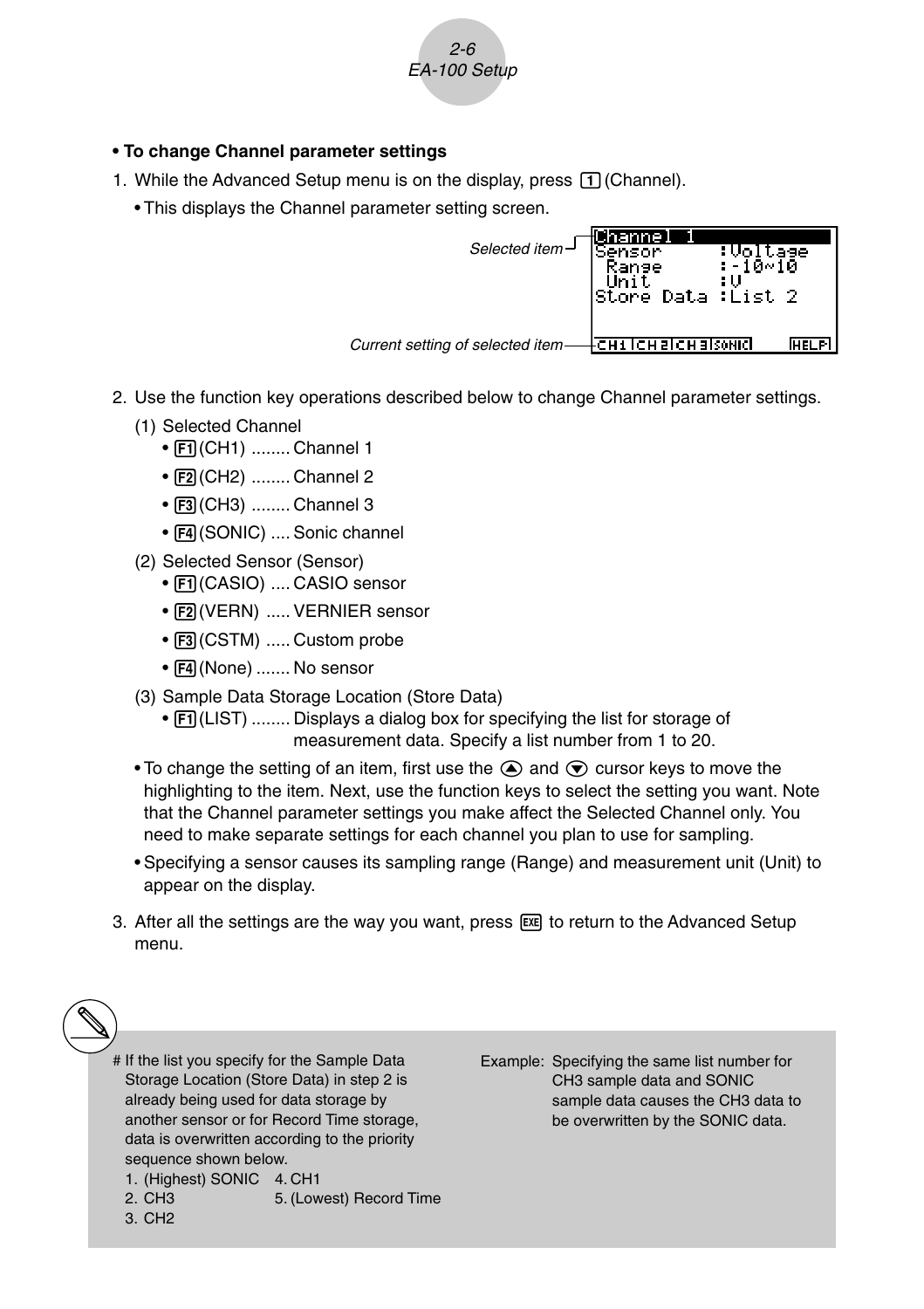

# **Sample**

Selecting this parameter displays a screen for making real-time settings, and for specifying the sampling interval, number of samples, measurement time recording method, and storage location for measurement time records.

#### **• To change Sample Setup settings**

- 1. While the Advanced Setup menu is on the display, press  $\boxed{2}$  (Sample).
	- This displays the Sample Setup screen.



- 2. Use the function key operations described below to change Sample Setup settings.
	- To change the setting of an item, first use the  $\bigcirc$  and  $\bigcirc$  cursor keys to move the highlighting to the item. Next, use the function keys to select the setting you want.
	- (1) Real-time Settings (Real-Time)
		- [F1] (NO) .......... Disables real-time sampling.
		- [F2] (YES) ........ Enables real-time sampling.
	- (2) Sampling Interval (Interval)
		- [F1] (TIMER) .... Displays a dialog box for specifying a timer value, and enables fixedinterval sampling.
		- $F2(KEY)$  ........ Enables sampling triggered by the EA-100 [TRIGGER] key, which must be pressed for each sample.
		- [3] (GATE) ...... Enables sampling using Photogate. After pressing [3] (GATE), press a number key to specify channel 1, 2, or 3. Photogate is assigned to the sensor of the specified channel.
	- (3) Number of Samples (Number)
		- [F1] (NUM) ....... Displays a dialog box for specifying the number of samples by inputting a value from 1 to 255.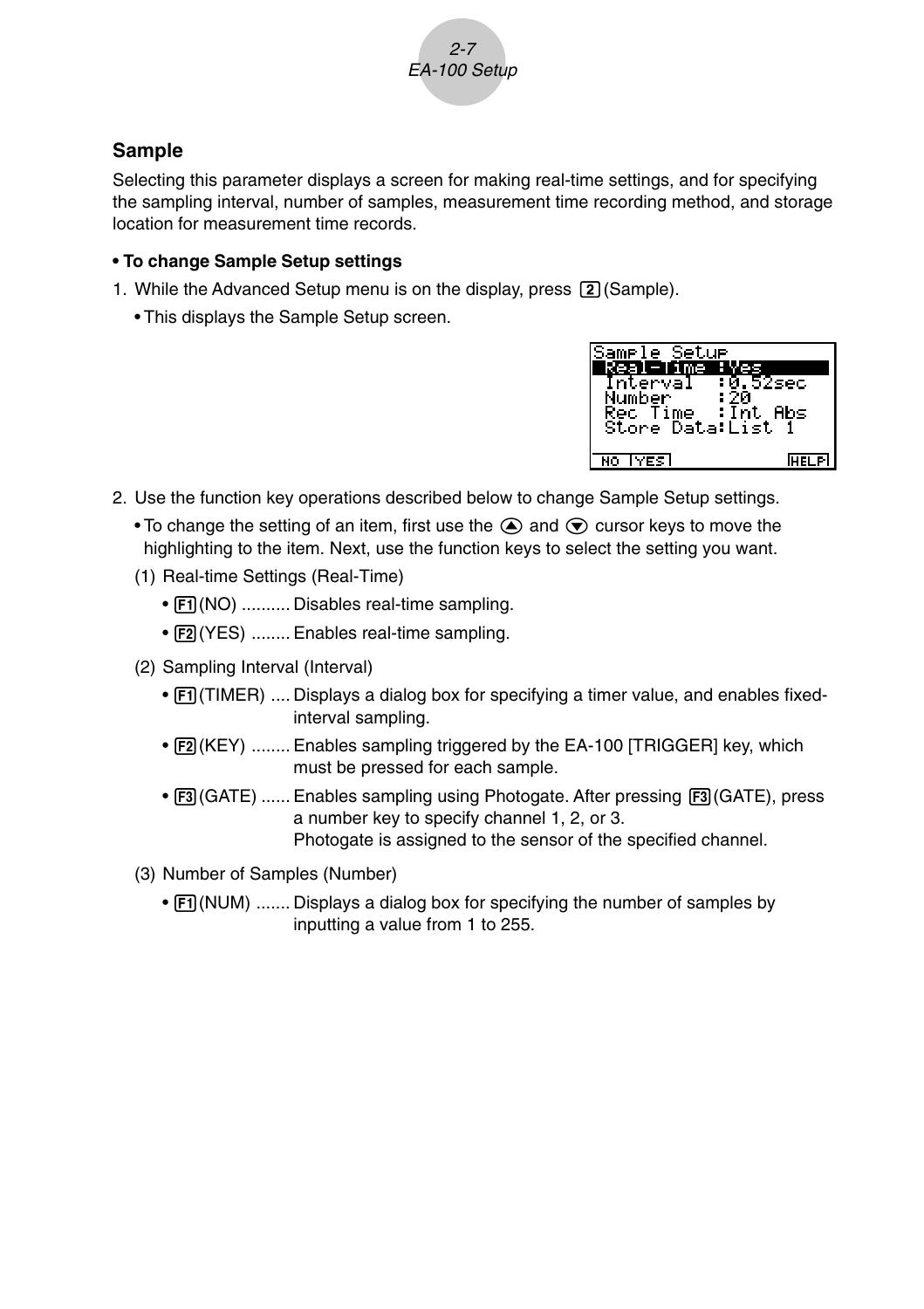

- (4) Measurement Time Recording Method (Rec Time)
	- [F1] (None) ....... No time recorded.
	- [F2] (Abs) ......... Absolute time in seconds from start of sampling
	- [F3] (Rel) .......... Relative time (interval between samples) in seconds
	- $F4$ (Int A) ........ Absolute time calculated from sampling interval and number of samples
	- [F5] (Int R) ........ Relative time calculated from sampling interval and number of samples
- (5) Sample Data Storage Location (Store Data)
	- [F1] (LIST) ........ Displays a dialog box for specifying the list (1 to 20) for storing sample data.
- 3. After all the settings are the way you want, press  $\mathbb{R}$  to return to the Advanced Setup menu.

## **Trigger**

Use the Trigger Setup screen to specify the following measurement start (trigger) conditions: trigger source, trigger threshold, trigger edge.

#### **• To change Trigger Setup settings**

- 1. While the Advanced Setup menu is on the display, press  $\boxed{3}$  (Trigger).
	- This displays the Trigger Setup screen.

| Selected item-                   | 'rigger Setup<br>Source | <b>All</b> EXEL key |  |
|----------------------------------|-------------------------|---------------------|--|
| Current setting of selected item |                         |                     |  |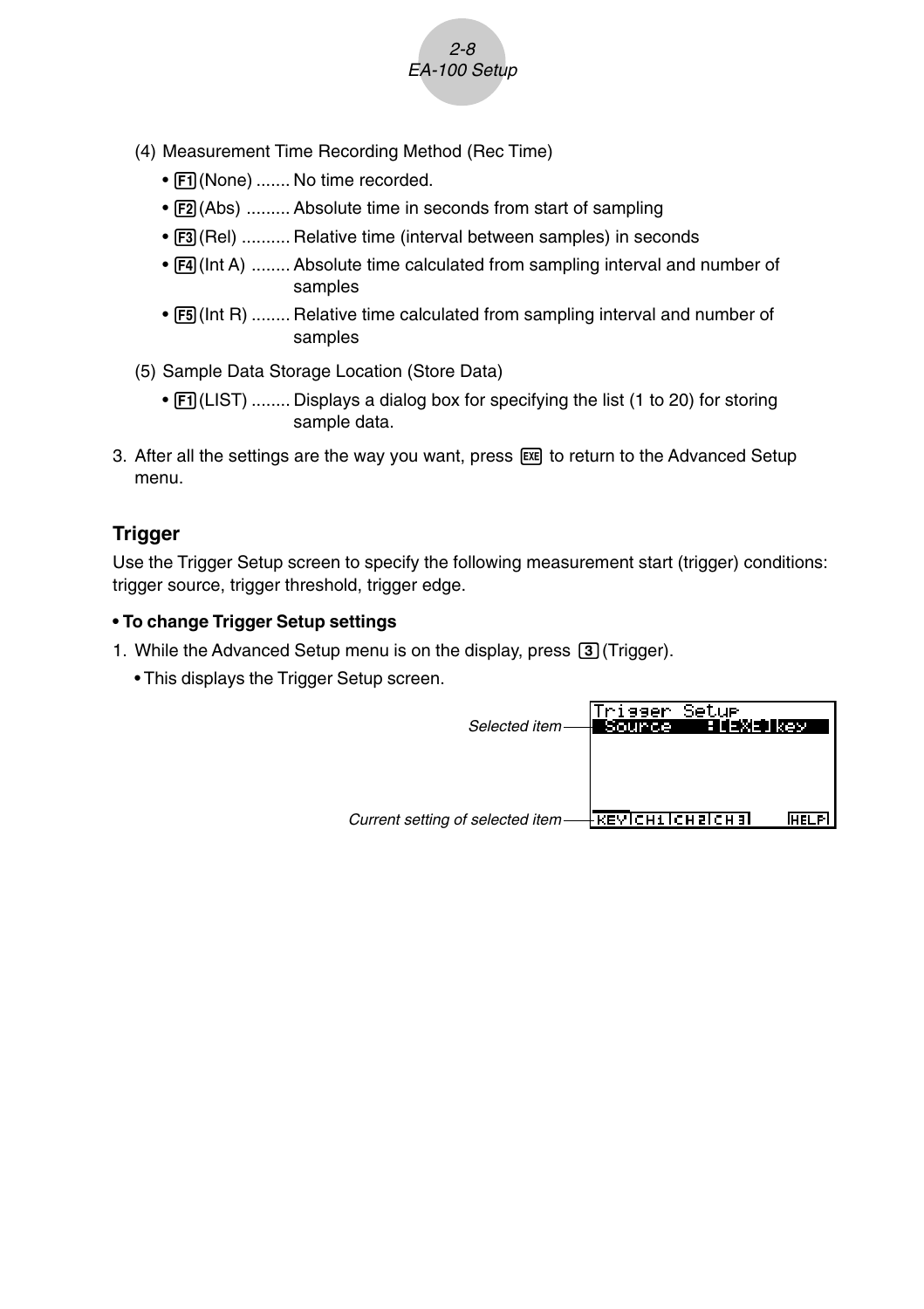- 2. Use the function key operations described below to change Trigger Setup settings.
	- To change the setting of an item, first use the  $\bigcirc$  and  $\bigcirc$  cursor keys to move the highlighting to the item. Next, use the function keys to select the setting you want.

2-9 EA-100 Setup

- (1) Trigger Source (Source)
	- $\bullet$   $\boxed{F1}$ (KEY)

[1] ([EXE]) .......... Calculator [ x ] key press starts sampling.

c(TRIGER) ...... EA-100 [TRIGGER] key press starts sampling.

- $\cdot$   $\boxed{F2}$ (CH1) ........ Channel 1
- F3 (CH2) ........ Channel 2
- $\bullet$   $\overline{F4}$ (CH3) ........ Channel 3
- Specifying CH1, CH2, or CH3 as the trigger source displays the specified channel's sensor name, trigger threshold initial value, measurement unit, and trigger edge initial value.
- (2) Trigger Threshold (Threshold)
	- [F1] (EDIT) ....... Displays a dialog box for inputting trigger threshold. This option is available only when CH1, CH2, or CH3 is specified as the trigger source.
- (3) Trigger Edge (Edge)
	- $F1$ (Rise) ........ Rising edge triggers sampling
	- [F2] (Fall) .......... Falling edge triggers sampling
- 3. After all the settings are the way you want, press [EXE] to return to the Advanced Setup menu.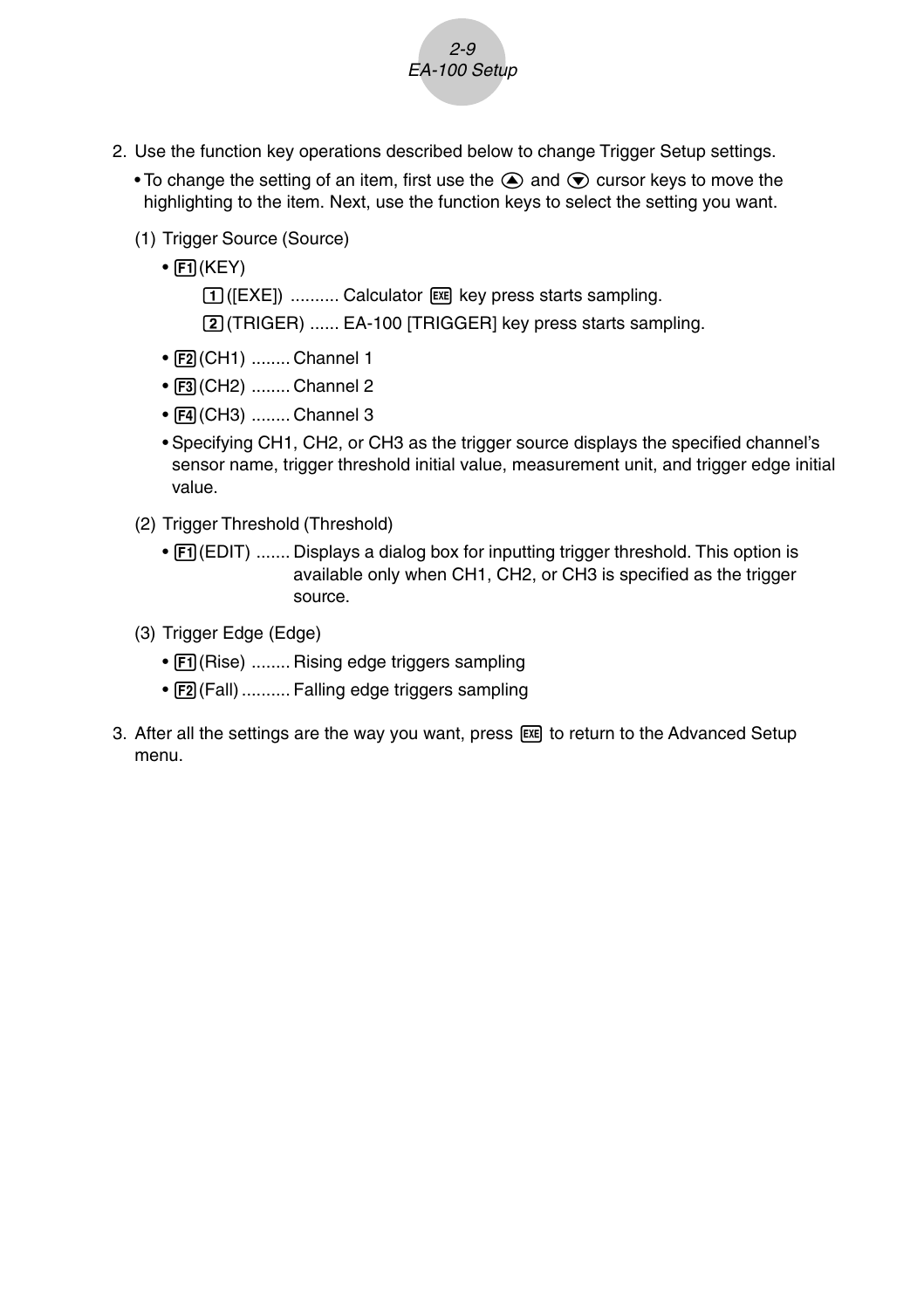

# **Option**

Use the Option Setup screen to make View Window settings, to specify the channel for realtime sampling, and to make filter settings.

#### **• To change Option Setup settings**

- 1. While the Advanced Setup menu is on the display, press  $\boxed{4}$  (Option).
	- This displays the Option Setup screen.

| Selected item                     | Option Setu <del>r</del><br>/-Window :Auto<br>Real-Time:Yes<br>Use CH :CH1 |        |
|-----------------------------------|----------------------------------------------------------------------------|--------|
| Current setting of selected item- | ⊣AutolMan Iset√l                                                           | stip . |

- 2. Use the function key operations described below to change Option Setup settings.
	- To change the setting of an item, first use the  $\bigcirc$  and  $\bigcirc$  cursor keys to move the highlighting to the item. Next, use the function keys to select the setting you want.
	- (1) View Window Settings (V-Window)
		- $F1$ (Auto) ........ Makes View Window settings automatically.
		- [F2] (Man) ........ Enables manual View Window settings.
		- [F3] (Set•Y) ...... Displays screens for specifying the Y-axis (sample data) minimum value (Ymin) and maximum value (Ymax).
	- (2) Real-time Settings (Real-Time)
		- [F1] (NO) .......... Disables real-time sampling.
		- [F2] (YES) ........ Enables real-time sampling.
		- Note that this item is linked with the Real-Time item of the Sample Setup on page 2-7.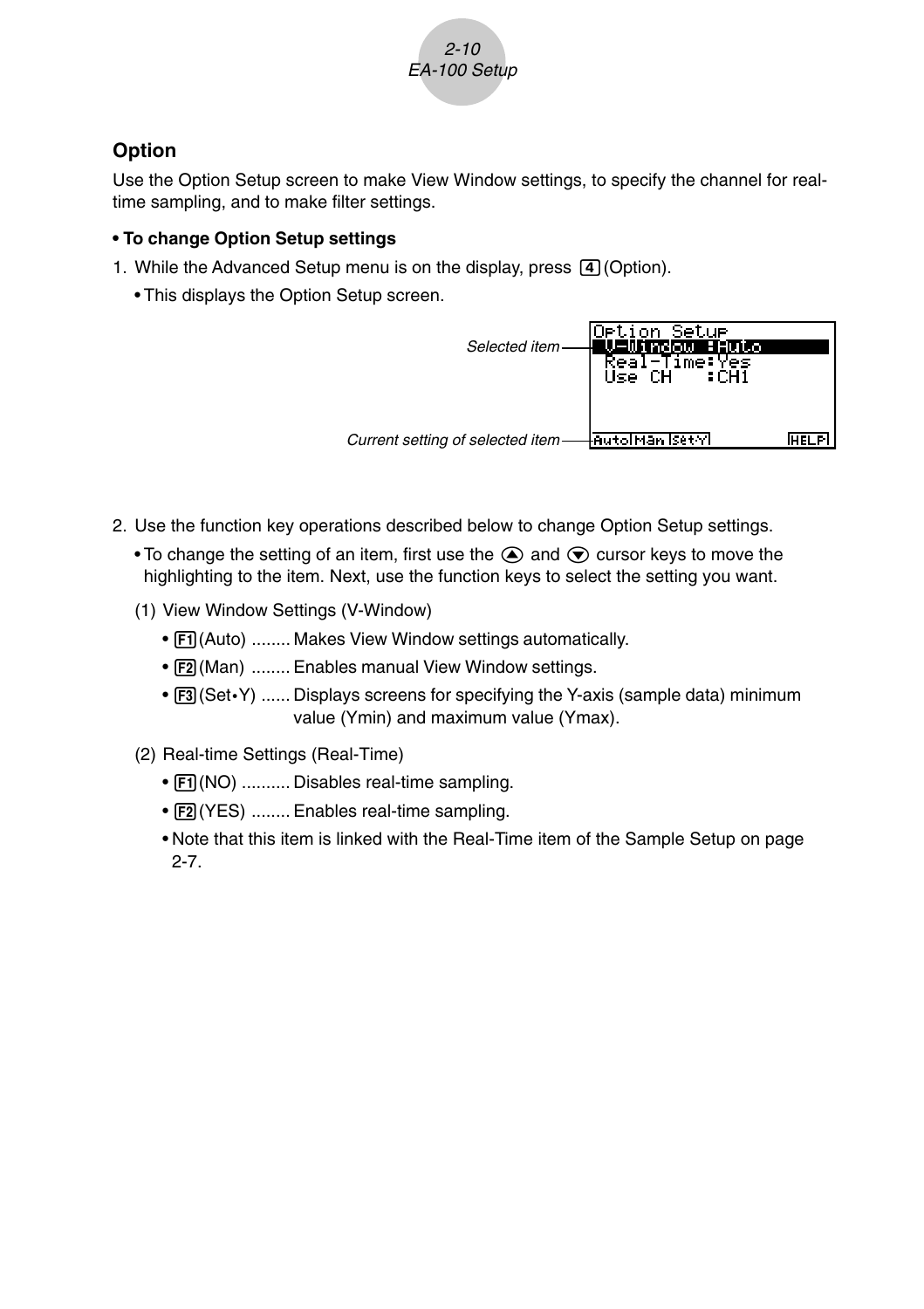- (3) Real-time Sampling Channel (Use CH)
	- Fil(CH1) ........ Channel 1
	- [F2] (CH2) ........ Channel 2
	- F3 (CH3) ........ Channel 3
	- F4 (SONIC) .... Sonic channel
	- Note that the above options appear only when real-time sampling is turned on (by pressing  $[FI]$  (YES) for the Real-Time item).

2-11 EA-100 Setup

- (4) Filter Settings (Filter)
	- Fil (None) ....... No setting
	- [F2] (S-G) ......... S-G Smoothing

|                             | $\lceil \cdot \rceil$ (5-p): 5-point | $[2] (9-p)$ : 9-point  |  |
|-----------------------------|--------------------------------------|------------------------|--|
|                             | $[3] (17-p)$ : 17-point              | $(4)(25-p)$ : 25-point |  |
| • [F3] (MED)  Median Filter |                                      |                        |  |
|                             |                                      |                        |  |
|                             |                                      |                        |  |

- Note that the above options appear only when real-time sampling is turned off (by pressing  $F2(NO)$  for the Real-Time item).
- 3. After all the settings are the way you want, press  $\overline{ex}$  to return to the Advanced Setup menu.

# **• To configure a custom probe**

You can use the procedures in this section to configure a custom probe\*1 for use with the EA-100.

# **Creating a New Custom Probe Configuration**

To configure a custom probe, you must input values for the constants of the fixed linear transformation formula  $(ax + b)$ . The required constants are slope  $(a)$  and intercept  $(b)$ . *x* in the above expression  $(ax + b)$  is the sampled voltage value (sampling range: 0 to 5 volts).

You can use either of the two following procedures to create a new custom probe configuration while creating an EA-100 setup using Advanced Setup.



\*1The term "custom probe" means any sensor other than the CASIO or VERNIER sensors specified as standard for the E-CON Mode.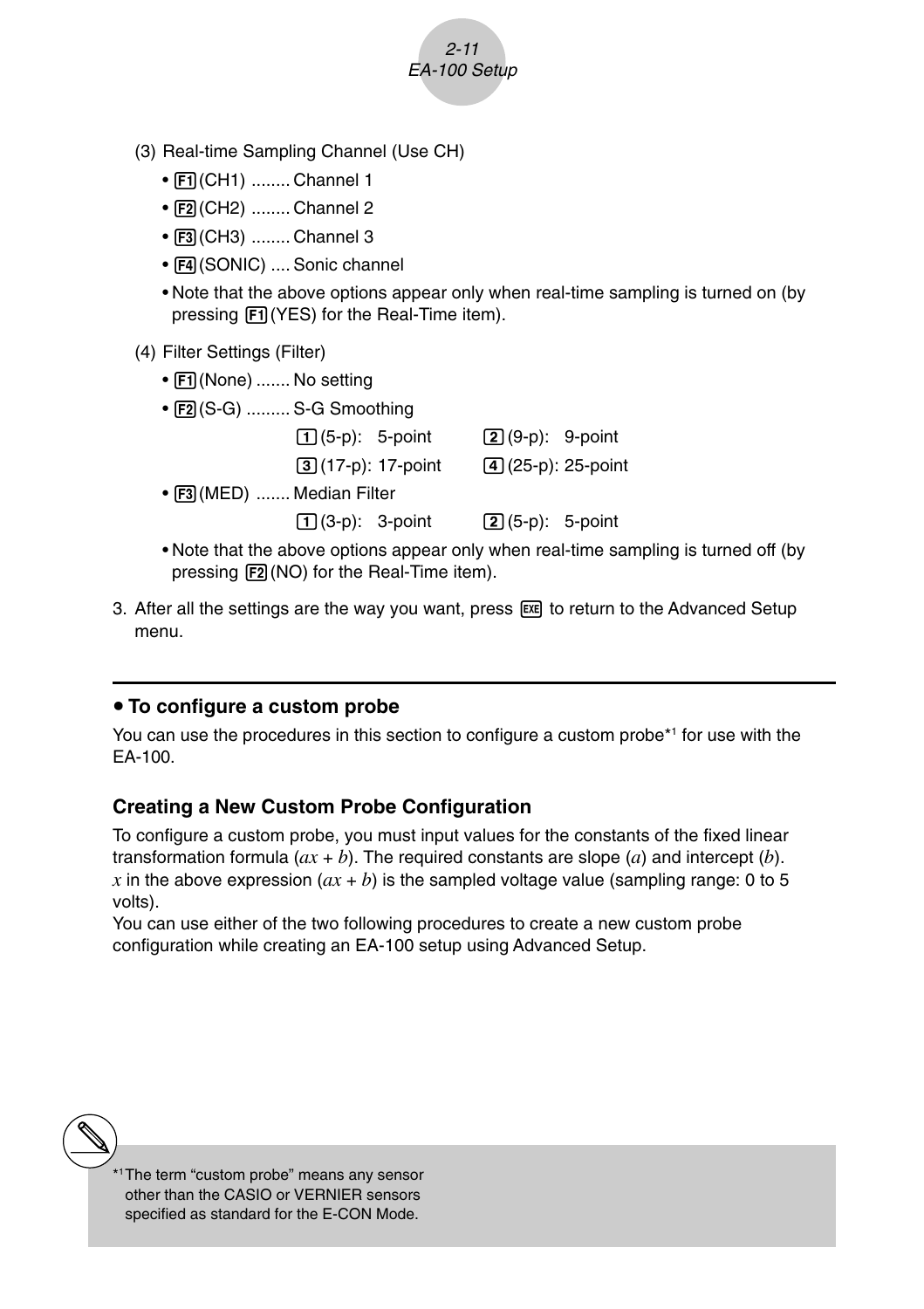

- **To configure a custom probe starting from the Advanced Setup menu**
- 1. From the E-CON main menu, press  $[FT](SETUP)$  and then  $[2]$  (Advan) to display the Advanced Setup menu.
	- See "Creating an EA-100 Setup Using Advanced Setup" on page 2-4 for more information.
- 2. On the Advanced Setup menu, press  $[5]$  (Custom Probe) to display the Custom Probe List.



- The message "No Custom Probe" appears if the Custom Probe List is empty.
- 3. Press [F2] (NEW).
	- This displays the screen for inputting the name of the new custom probe.
- 4. Input up to 18 characters for the custom probe name, and then press [EE].
	- This displays the screen for configuring a new custom probe.



- 5. Use the function key operations described below to make custom probe configuration settings.
	- To change the setting of an item, first use the  $\bigcirc$  and  $\bigcirc$  cursor keys to move the highlighting to the item. Next, use the function keys to select the setting you want.
	- (1) Slope

Press  $F1$ (EDIT) to display a dialog box for inputting the slope for the linear transformation formula.

(2) Intercept

Press  $\overline{F1}$ (EDIT) to display a dialog box for inputting the intercept for the linear transformation formula.

(3) Unit Name

Press  $[F1]$ (EDIT) to display a dialog box for inputting up to eight characters for the unit name.

- 6. Press  $Ex$  and then input a memory number (1 to 99).
	- This advances to the Channel parameter setting screen in step 1 under "To change Channel parameter settings" on page 2-6. From there you can continue with the EA-100 Advanced Setup procedure.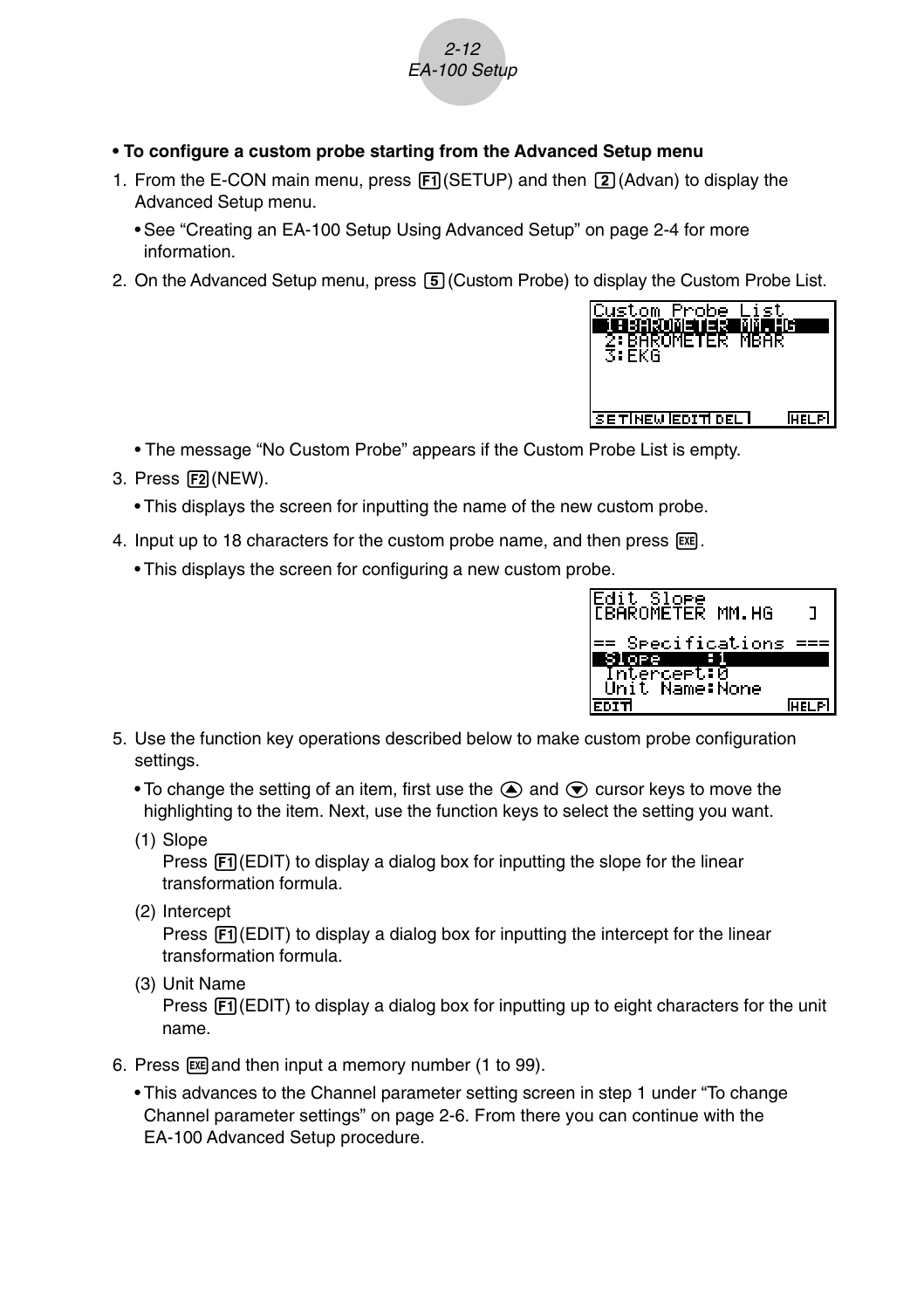

- **To configure a custom probe starting from the Channel parameter setting screen**
- 1. From the E-CON main menu, press  $[FT]$  (SETUP) and then  $[2]$  (Advan) to display the Advanced Setup menu.
	- See "Creating an EA-100 Setup Using Advanced Setup" on page 2-4 for more information.
- 2. On the Advanced Setup menu, press  $\Box$  (Channel).
- 3. On the Channel parameter setting screen, press the function key (F1), F2, or F3) for the channel whose parameter settings you want to change.
- 4. Next press  $\odot$  F3 (CSTM) to display the Custom Probe List.
- 5. Perform steps 3 through 6 under "To configure a custom probe starting from the Advanced Setup menu" on page 2-12.

## **Editing an Existing Custom Probe Configuration**

Use the following procedure when you want to edit the configuration of an existing custom probe.

- 1. Display the Custom Probe List.
- 2. Select the custom probe whose configuration you want to edit.
	- Use the  $\textcircled{\textsf{F}}$  and  $\textcircled{\textsf{F}}$  cursor keys to highlight the name of the custom probe you want.
- 3. Press F3 (EDIT).
	- This displays the screen for configuring a custom probe.
	- To edit the custom probe settings, perform the procedure starting from step 5 under "To configure a custom probe starting from the Advanced Setup menu" on page 2-12.

## **Deleting a Custom Probe Configuration**

Use the following procedure when you want to delete the configuration of a custom probe.

- 1. Display the Custom Probe List.
- 2. Select the custom probe whose configuration you want to delete.
	- Use the  $\bigcirc$  and  $\bigcirc$  cursor keys to highlight the name of the custom probe you want.
- 3. Press [4] (DEL).
- 4. In response to the confirmation message that appears, press  $\overline{ex}$  to delete the custom probe configuration.
	- To clear the confirmation message without deleting anything, press [SSC].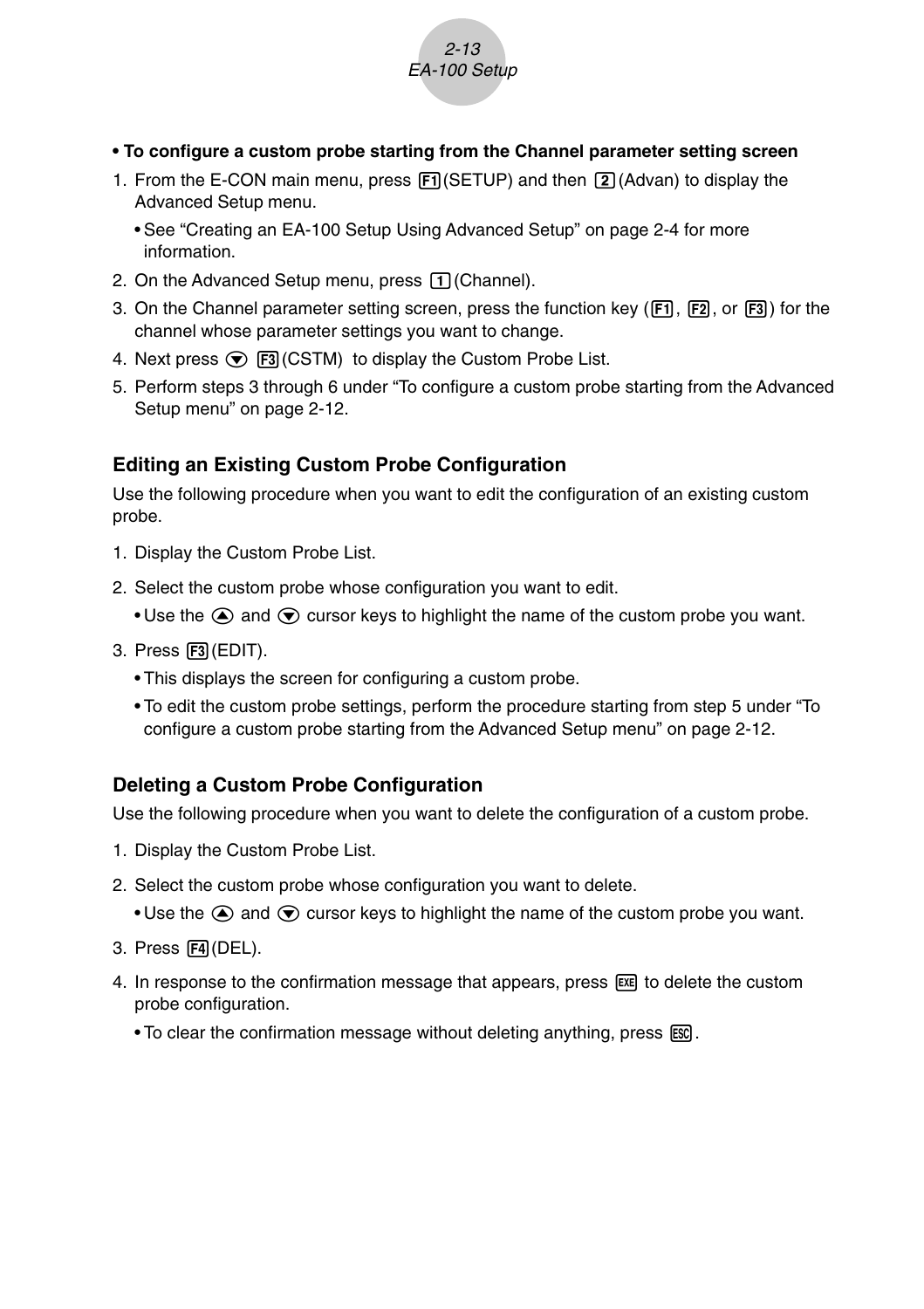

#### **• To use the MULTIMETER Mode**

You can use the Channel parameter settings of Advanced Setup to configure a channel so that EA-100 MULTIMETER Mode sampling is triggered by a calculator operation.

- 1. Use the Channel parameter setting Sensor item to configure a sensor.
	- See "To create an EA-100 setup using Advanced Setup" on page 2-4 for more information.
- 2. After making the required settings, display the Advanced Setup menu and then press [F2] (MULT).
	- This displays the channel selection screen for MULTIMETER Mode sampling.
- 3. Specify a channel for sampling.
	- Pressing a function key to specify a channel causes the EA-100 to enter the MULTIMETER Mode and start sampling over the specified channel.

MultiMeter

> Value: 1.54 **Ünit:Meter**

- 4. To stop MULTIMETER Mode sampling, first press the  $\overline{AC}$  key. After the Break screen appears, press ESC.
	- Sample data is updated at intervals of 0.52 second.
	- Do not have sensors connected to channels other than the one you specify in step 3. However, it is not necessary to specify "None" for the Channel parameter Sensor item for the unused channels.
	- Sample data is not stored in memory.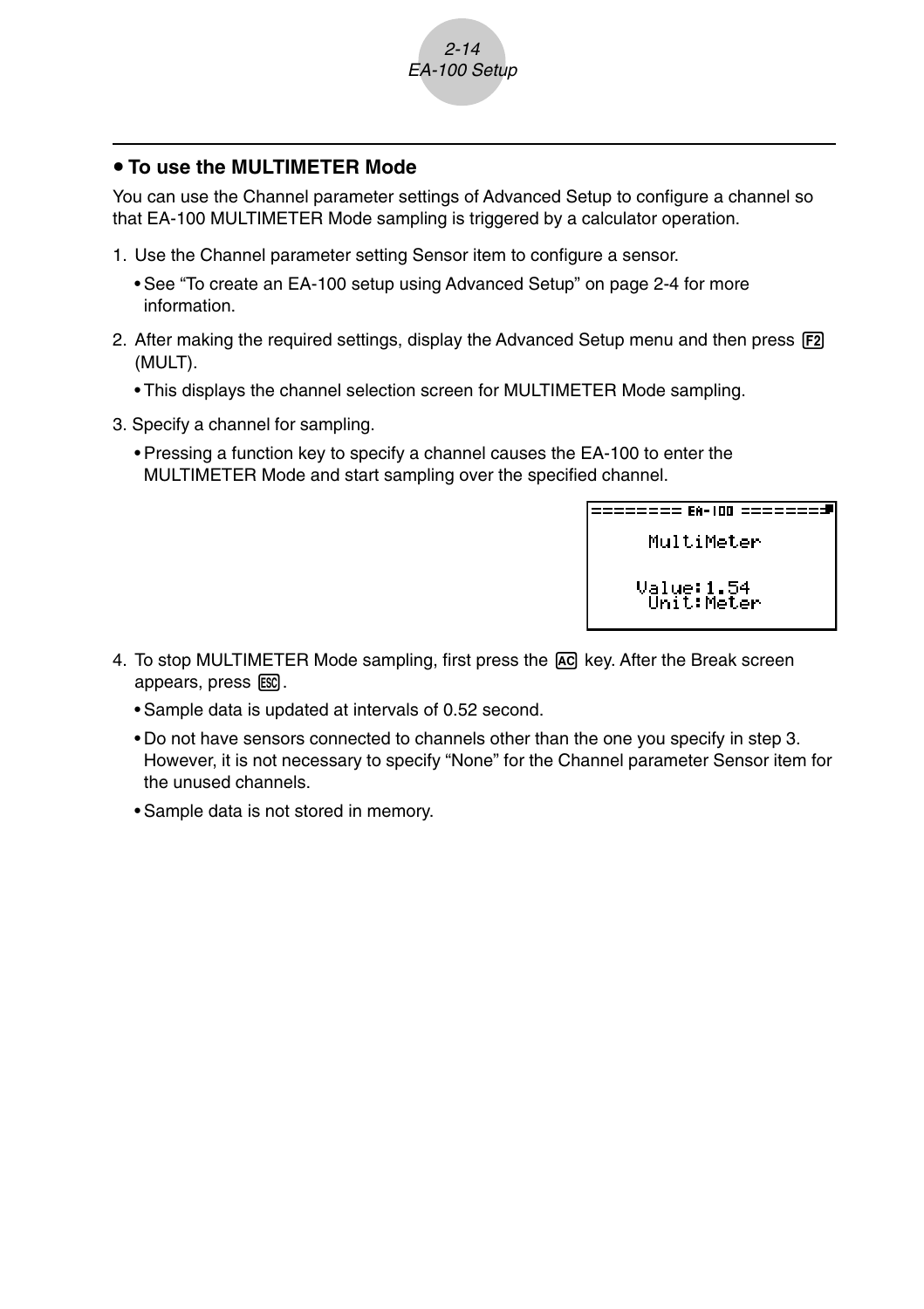

# **3. Setup Memory**

You can use setup memory to save EA-100 setups you create using Setup Wizard or Advanced Setup in calculator memory for later recall when you need them.

# ■ Saving a Setup

A setup can be saved when any one of the following conditions exist.

- After creating a new setup with Setup Wizard See step 7 under "To create an EA-100 setup using Setup Wizard" on page 2-2.
- After creating a new setup with Advanced Setup See step 6 under "To create an EA-100 setup using Advanced Setup" on page 2-4 for more information.
- While the E-CON main menu is on the display Performing the setup save operation while the E-CON main menu is on the display saves the contents of the current setup memory area (which were created using Setup Wizard or Advanced Setup).

The setup save procedure is identical in all of the above cases.

#### **• To save a setup**

- 1. Start the save operation by performing one of the function key operations described below.
	- $\bullet$  If the final Setup Wizard screen is on the display, press  $\boxed{F3}$  (SAVE).
	- If the Advanced Setup menu screen is on the display, press F3 (MEM).
	- If the E-CON main menu screen is on the display, press [F2] (MEM).
	- Performing any one of the above operations causes the setup memory list to appear.

| Setup-MEM List<br>H TEMPT<br>eeen<br>MEEK<br>2:REALTIME MOTION<br>3: HEARTBEAT |
|--------------------------------------------------------------------------------|
|                                                                                |
|                                                                                |
| STARTISAVE REN I DEL ILOADIHELPI                                               |

• The message "No Setup-MEM" appears if setup memory is empty.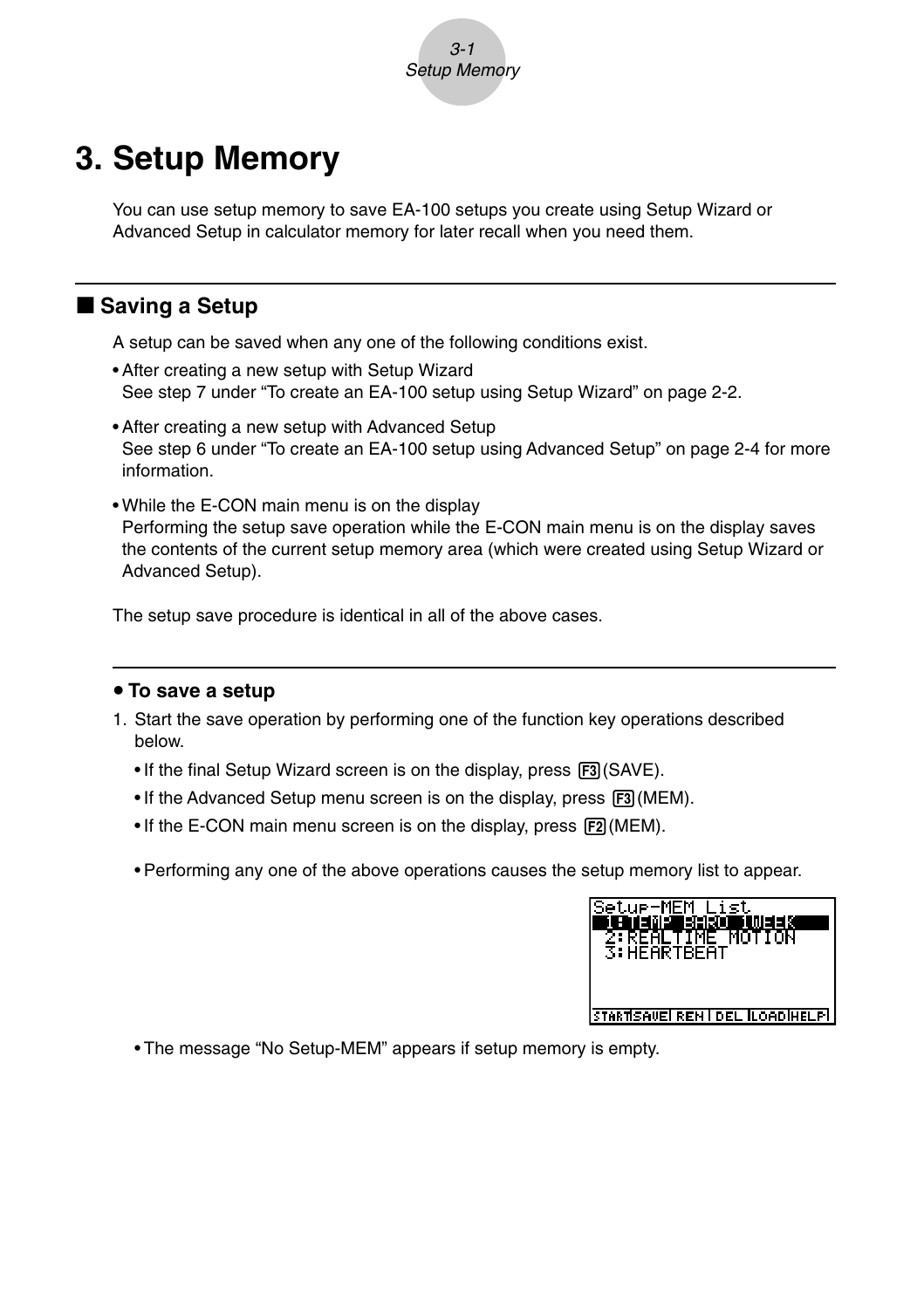

- 2. Press [F2] (SAVE).
	- This displays the screen for inputting the setup name.

| Setur-MEM Name |  |
|----------------|--|
|                |  |

- 3. Press  $Ex$  and then input a memory number (1 to 99).
	- This saves the setup and returns to the setup memory list, which includes the name you assigned to it.

## **E** Using and Managing Setups in Setup Memory

All of the setups you save are shown in the setup memory list. After selecting a setup in the list, you can use it to sample data or you can edit it.

#### **• To preview saved setup data**

You can use the following procedure to check the contents of a setup before you use it for sampling.

- 1. On the E-CON main menu, press [F2] (MEM) to display the setup memory list.
- 2. Use the  $\bigcirc$  and  $\bigcirc$  cursor keys to highlight the name of the setup you want.
- 3. Press [OPTN] (Setup Preview).
	- This displays the preview dialog box.

| мпм                              |  |
|----------------------------------|--|
| = SETUP-MEM =                    |  |
| NAME : REALTIME M                |  |
| SENSOR : SONIC                   |  |
| <b>INTERVAL: 0.52Sec</b>         |  |
| NUMBER : 100                     |  |
|                                  |  |
| STARTISAVE REN I DEL ILOADIHELPI |  |

4. To close the preview dialog box, press  $\overline{ESC}$ .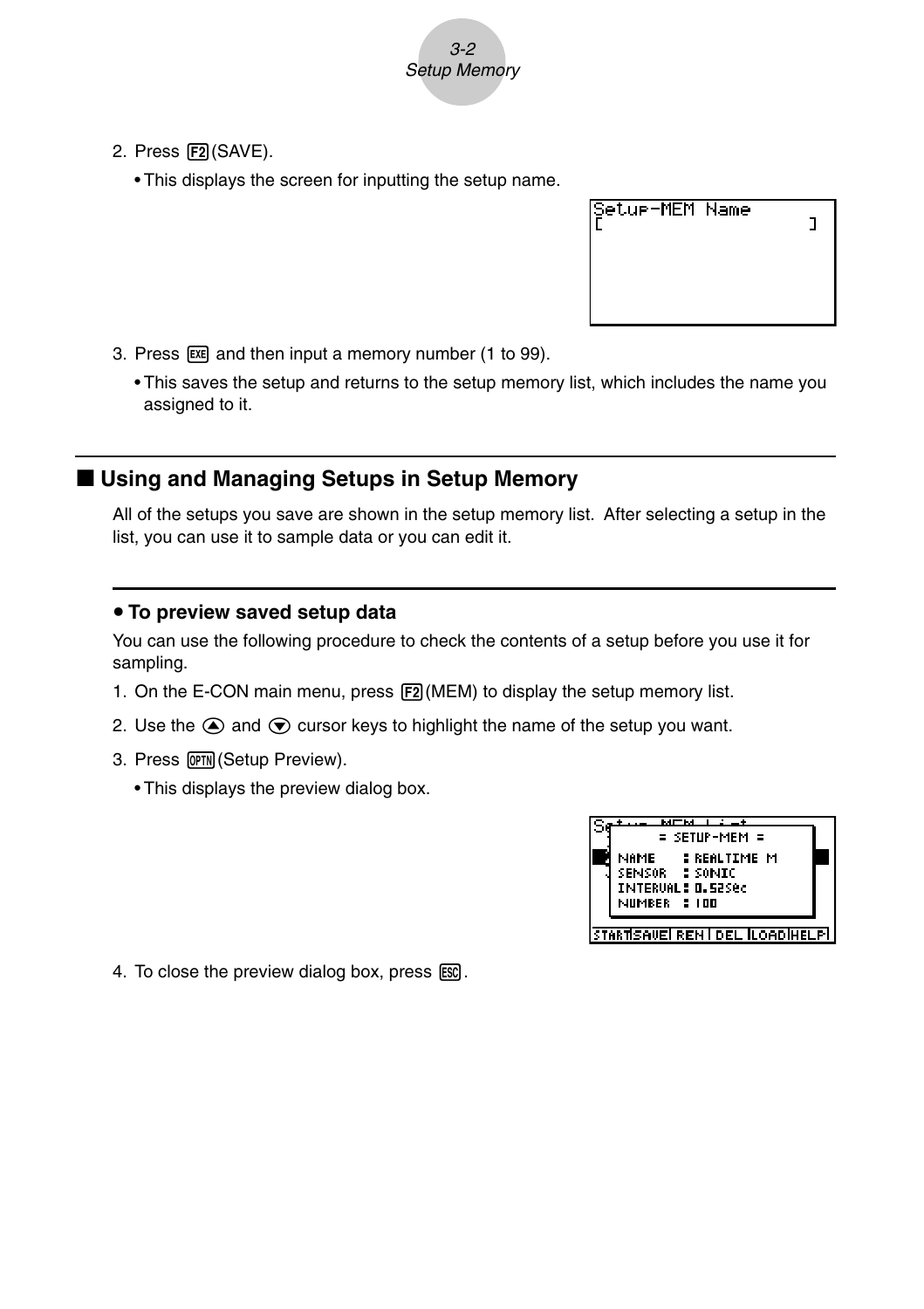

#### **• To recall a setup and use it for sampling**

Be sure to perform the following steps before starting sampling with the EA-100.

- 1. Connect the calculator to the EA-100.
- 2. Turn on EA-100 power.
- 3. In accordance with the setup you plan to use, connect the proper sensor to the appropriate EA-100 channel.
- 4. Prepare the item whose data is to be sampled.

#### **• To recall a setup and use it for sampling**

- 1. On the E-CON main menu, press  $[**F2**]$  (MEM) to display the setup memory list.
- 2. Use the  $\textcircled{a}$  and  $\textcircled{b}$  cursor keys to highlight the name of the setup you want.
- 3. Press Fil(START).
- 4. In response to the confirmation message that appears, press [EXE].
	- Pressing  $Ex$  sets up the EA-100 and then starts sampling.
	- To clear the confirmation message without sampling, press ESC.

#### • To change the name of setup data

- 1. On the E-CON main menu, press [F2] (MEM) to display the setup memory list.
- 2. Use the  $\textcircled{2}$  and  $\textcircled{3}$  cursor keys to highlight the name of the setup you want.
- 3. Press [F3] (REN).
	- This displays the screen for inputting the setup name.



- 4. Input up to 18 characters for the setup name, and then press  $ex.$ 
	- This changes the setup name and returns to the setup memory list.

you can perform while a sampling operation is in progress.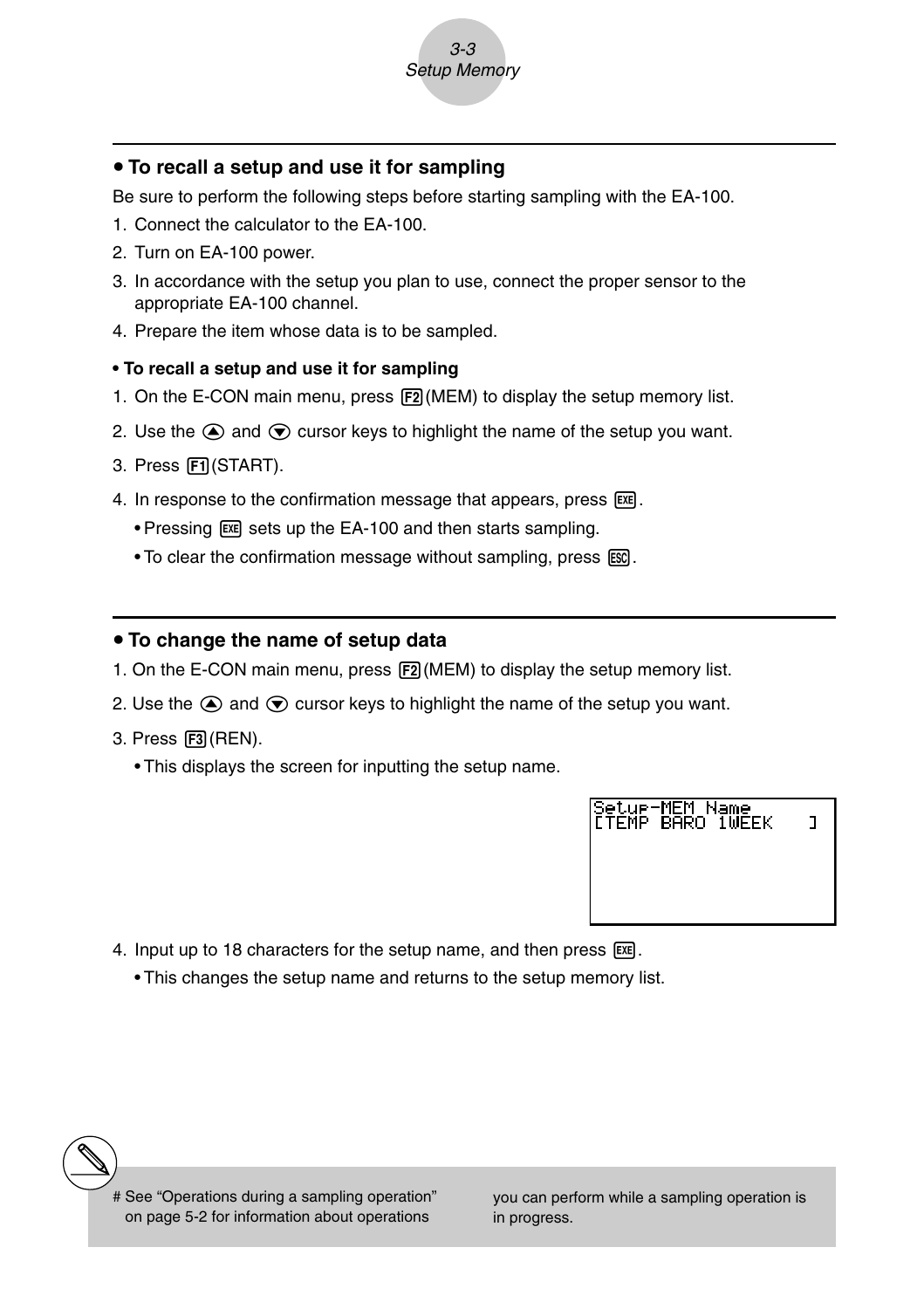

#### **• To delete setup data**

- 1. On the E-CON main menu, press  $F2$ (MEM) to display the setup memory list.
- 2. Use the  $\bigcirc$  and  $\bigcirc$  cursor keys to highlight the name of the setup you want.
- 3. Press F4 (DEL).
- 4. In response to the confirmation message that appears, press [EE] to delete the setup.
	- To clear the confirmation message without deleting anything, press [SSC].

#### **• To recall setup data**

Recalling setup data stores it in the current setup memory area. You can then use Advanced Setup to edit the setup. This capability comes in handy when you need to perform a setup that is slightly different from one you have stored in memory.

- 1. On the E-CON main menu, press  $F2(MEM)$  to display the setup memory list.
- 2. Use the  $\textcircled{a}$  and  $\textcircled{b}$  cursor keys to highlight the name of the setup you want.
- 3. Press [F5] (LOAD).
- 4. In response to the confirmation message that appears, press  $\mathbb{R}$  to recall the setup.
	- To clear the confirmation message without recalling the setup, press [SC].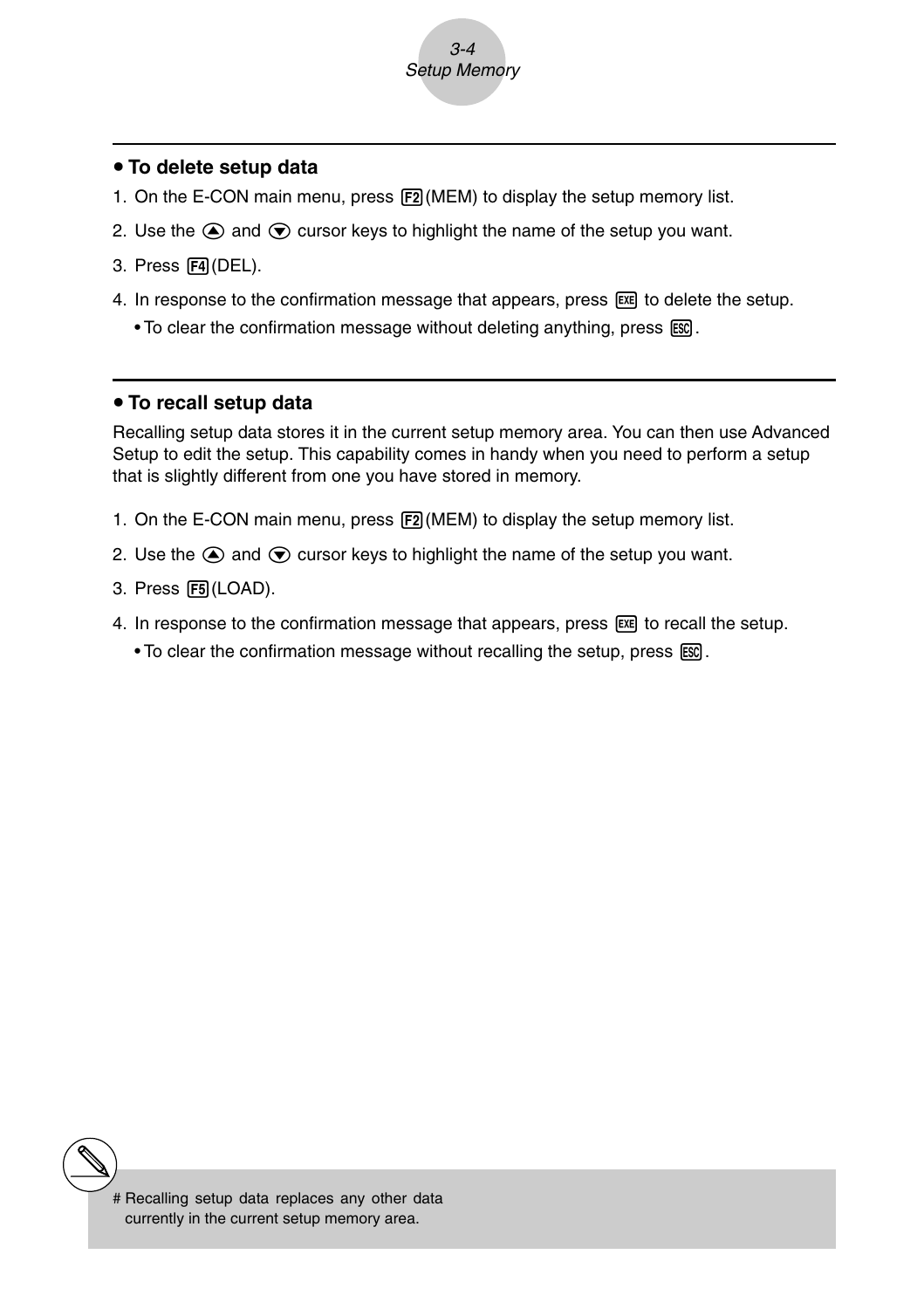# **4. Program Converter**

Program Converter converts an EA-100 setup you created using Setup Wizard or Advanced Setup to a program that can run on the calculator. You can also use Program Converter to convert a setup to a CFX-9850 Series/fx-7400 Series-compatible program and transfer it to a calculator<sup>\*1\*2</sup>

# k **Converting a Setup to a Program**

A setup can be converted to a program when any one of the following conditions exists.

- After creating a new setup with Setup Wizard See step 7 under "To create an EA-100 setup using Setup Wizard" on page 2-2.
- After creating a new setup with Advanced Setup See step 6 under "To create an EA-100 setup using Advanced Setup" on page 2-4 for more information.
- While the E-CON main menu is on the display Performing the program converter operation while the E-CON main menu is on the display converts the contents of the current setup memory area (which were created using Setup Wizard or Advanced Setup).

The program converter procedure is identical in all of the above cases.

#### **• To convert a setup to a program**

- 1. Start the converter operation by performing one of the function key operations described below.
	- If the final Setup Wizard screen is on the display, press  $F4$  (PRGM).
	- If the Advanced Setup menu screen is on the display, press  $F4$  (PRGM).
	- If the E-CON main menu screen is on the display, press  $F3$  (PRGM).
	- This displays the program name input screen.



2. Input the name you want to assign to the program.

<sup>1</sup>See the documentation that came with your scientific calculator or EA-100 for information about how to use a converted program.

\*2See online help (PROGRAM CONVERTER HELP) for information about supported CFX-9850 Series and fx-7400 Series models.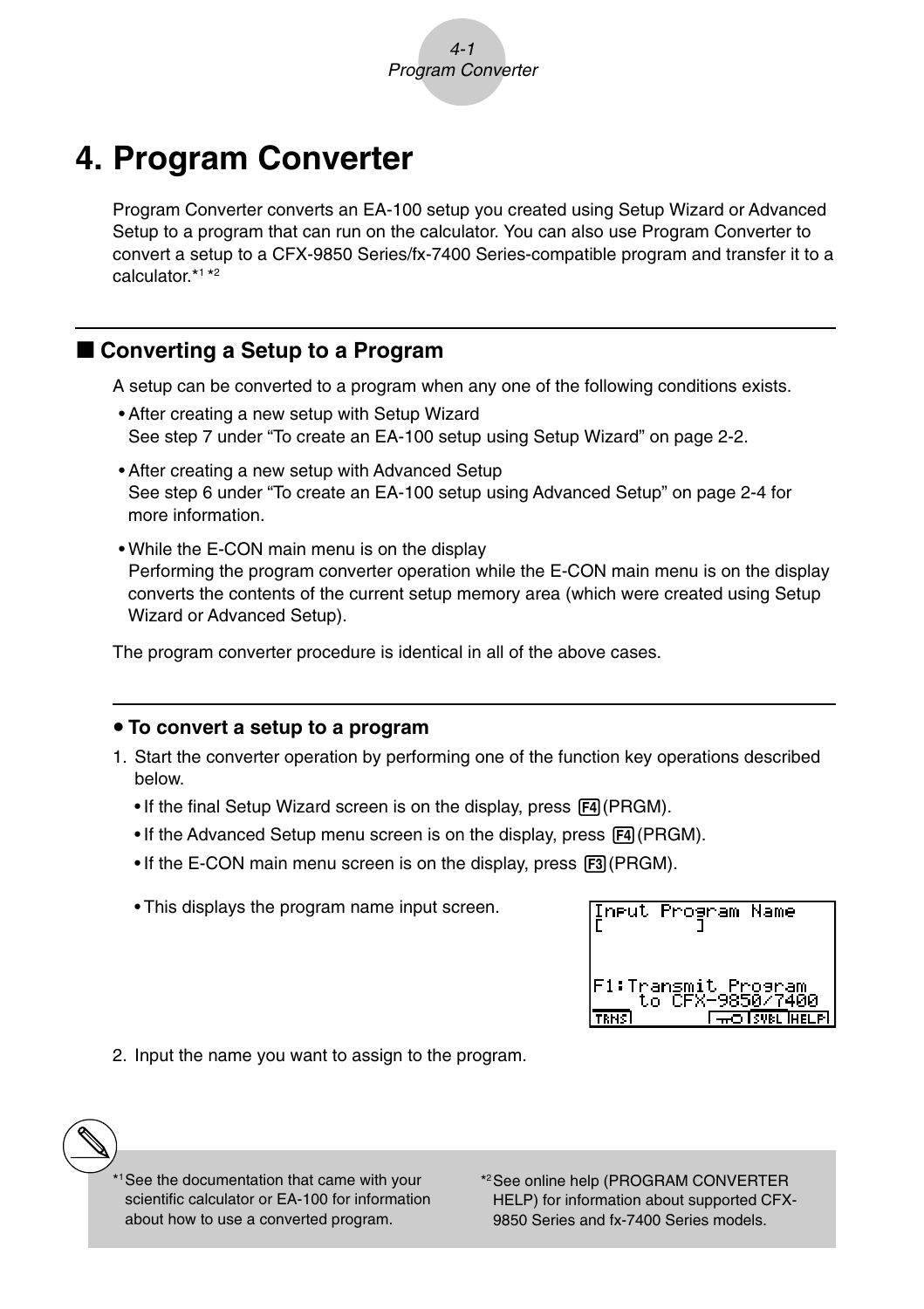

- $3.$  Press  $Ex$  $.$ 
	- This starts conversion of the setup data to a program.
	- The message "Complete!" appears when conversion is complete.

#### **• To convert setup data to a program and transfer it to a CFX-9850 Series/ fx-7400 Series calculator**

- 1. Connect the scientific calculator (CFX-9850 Series or fx-7400 Series) to the ALGEBRA calculator.
	- Perform the necessary procedure on the scientific calculator to set it up to receive data.
- 2. Perform steps 1 and 2 of the procedure under "To convert a setup to a program" on page 4-1.
- 3. Press  $\overline{F1}$  (TRNS). On the sub-menu that appears, specify the type of scientific calculator  $(\overline{1}]$ : FX9850 or  $\overline{2}$ : fx7400) for which you want to create a program.
	- Program conversion and transfer starts as soon as you specify a calculator model.
	- The message "Complete!" appears when conversion is complete.

- # When you convent setup data to a CFX-9850 Series or fx-7400 Series program, any sample value storage list number greater than 5 is changed to 5.
- # CFX-9850 Series or fx-7400 Series calculators support up to six lists only.
- # List 6 is used for EA-100 setup.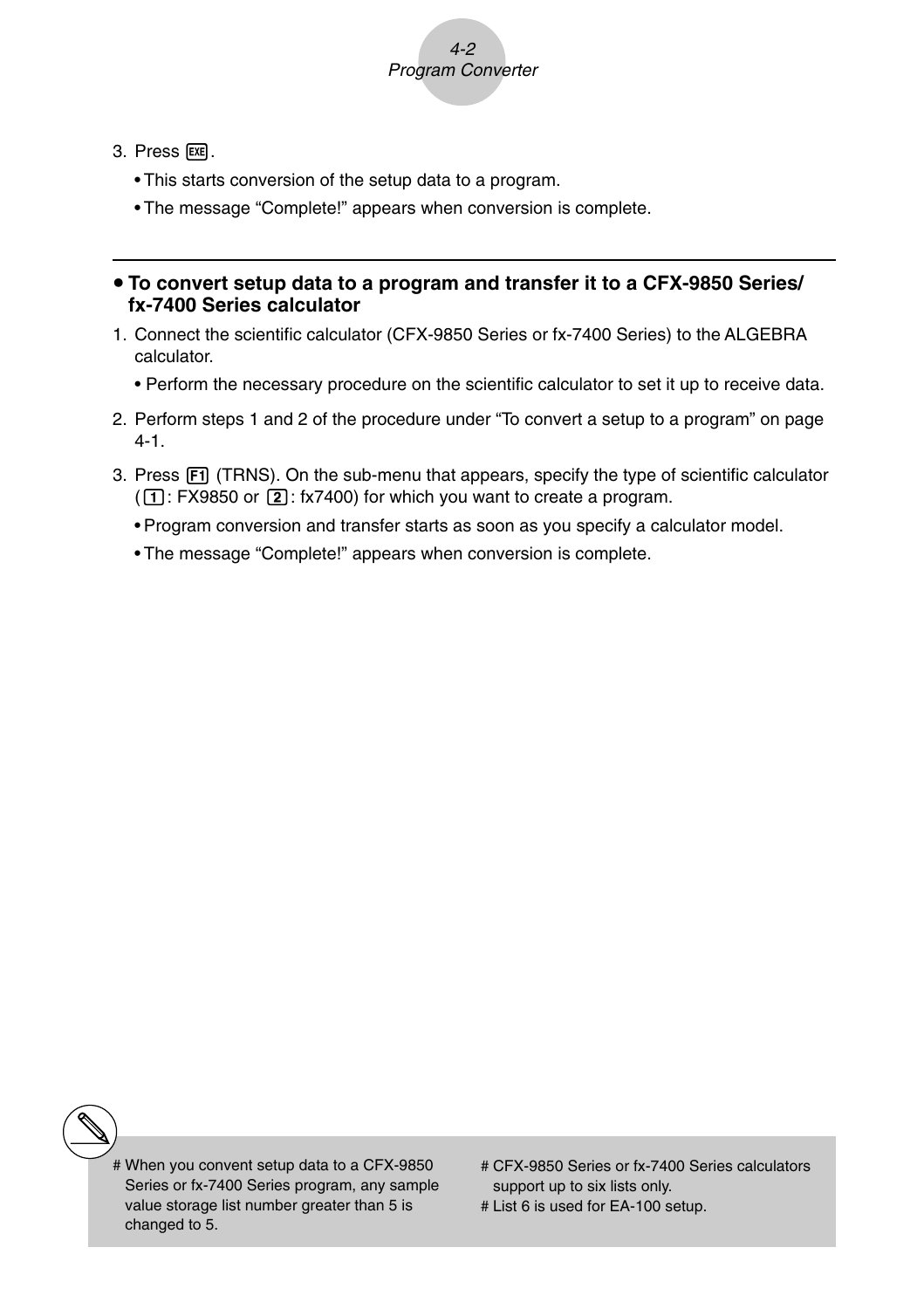# **5. Starting a Sampling Operation**

The section describes how to use a setup created using the E-CON Mode to start an EA-100 sampling operation.

# **Before getting started...**

Be sure to perform the following steps before starting sampling with the EA-100.

- 1. Connect the calculator to the EA-100.
- 2. Turn on EA-100 power.
- 3. In accordance with the setup you plan to use, connect the proper sensor to the appropriate EA-100 channel.
- 4. Prepare the item whose data is to be sampled.

# ■ Starting a Sampling Operation

A sampling operation can be started when any one of the following conditions exist.

- After creating a new setup with Setup Wizard See step 7 under "To create an EA-100 setup using Setup Wizard" on page 2-2.
- After creating a new setup with Advanced Setup See step 6 under "To create an EA-100 setup using Advanced Setup" on page 2-4.
- While the E-CON main menu is on the display Starting a sampling operation while the E-CON main menu is on the display performs sampling using the contents of the current setup memory area (which were created using Setup Wizard or Advanced Setup).
- While the setup memory list is on the display You can select the setup you want on the setup memory list and then start sampling.

The following procedures explain the first three conditions described above. See "To recall a setup and use it for sampling" on page 3-3 for information about starting sampling from the setup memory list.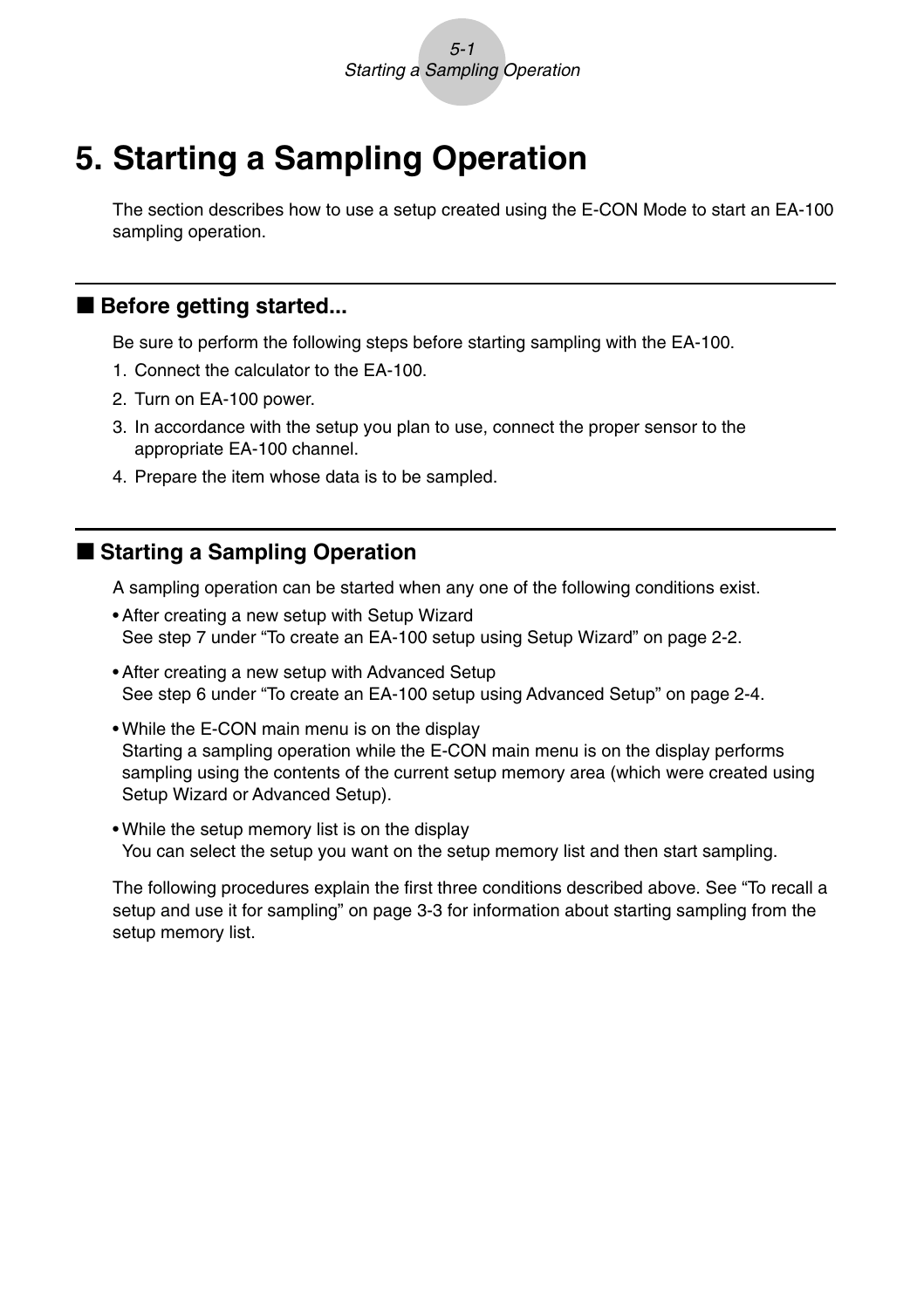### **• To start sampling**

- 1. Start the sampling operation by performing one of the function key operations described below.
	- $\bullet$  If the final Setup Wizard screen is on the display, press  $\overline{[F1]}$  (YES).
	- If the Advanced Setup menu screen is on the display, press Fil (START).
	- If the E-CON main menu screen is on the display, press [F4] (START).
	- This sets up the EA-100 using the setup data in the current setup memory area.

```
Settins EA-100...
Cancel: [AC]
```
- To interrupt a setup while the above screen is on the display, press  $\overline{AC}$ .
- 2. The sampling start dialog box appears after setup of the EA-100 is complete.
	- The content of the sampling start dialog box depends on the settings contained in the setup. See "Operations during a sampling operation" below for information about this dialog box and other display screens.

#### **• Operations during a sampling operation**

Sending a sample start command from the calculator to the EA-100 causes the following sequence to be performed.

> Setup Data Transfer → Sampling Start → Sampling End → Transfer of Sample Data from the EA-100 to the Calculator

The table on the next page shows how the trigger conditions and sensor type specified in the setup data affects the above sequence.